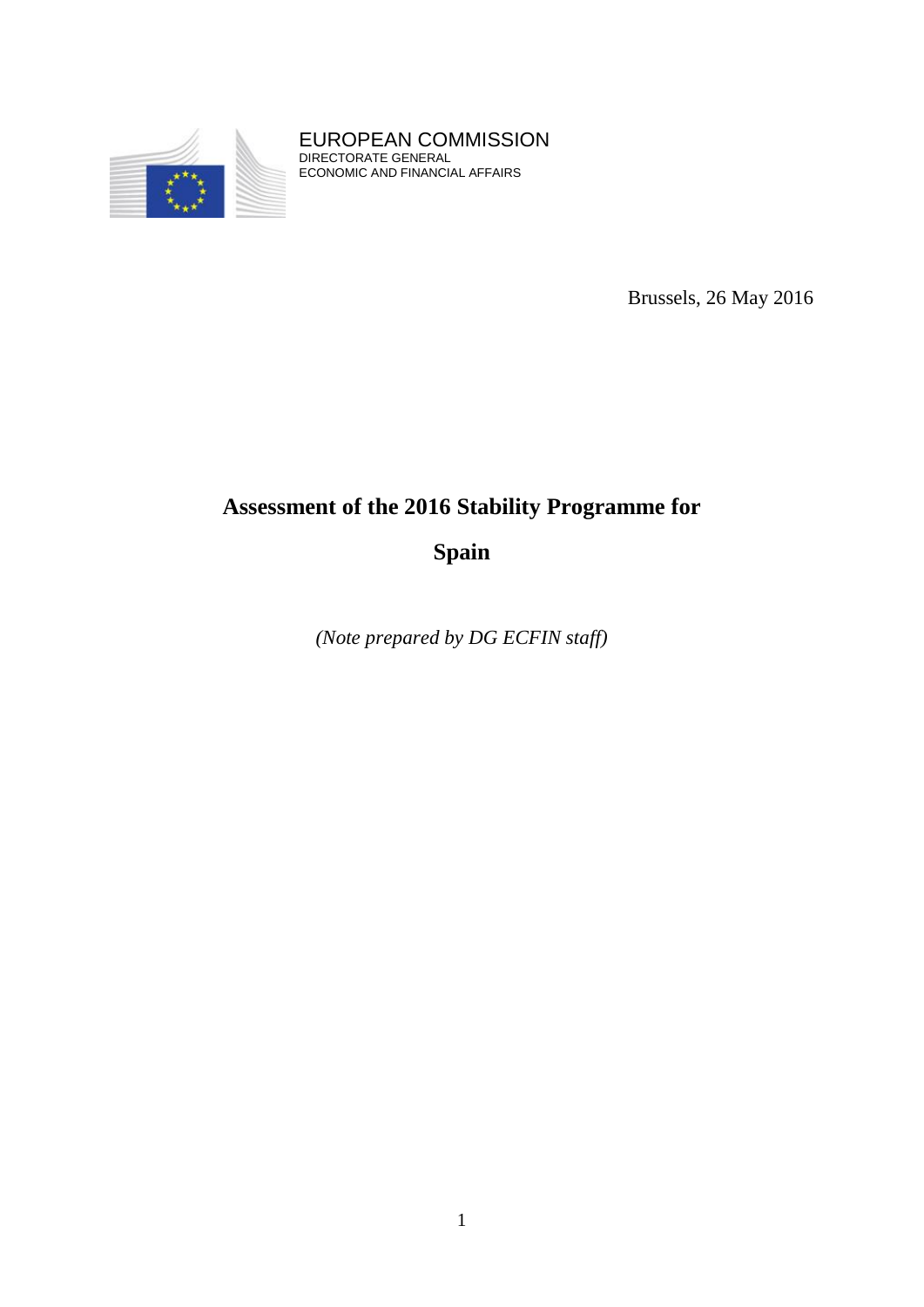# **CONTENTS**

| $\mathbf{1}$ . |                                                     |  |
|----------------|-----------------------------------------------------|--|
| 2.             |                                                     |  |
| 3.             |                                                     |  |
|                | 3.1.                                                |  |
|                | 3.2                                                 |  |
|                | 3.3                                                 |  |
|                | 3.4.                                                |  |
|                |                                                     |  |
| $\mathbf{4}$ . | COMPLIANCE WITH THE PROVISIONS OF THE STABILITY AND |  |
|                |                                                     |  |
| 5.             |                                                     |  |
| 6.             |                                                     |  |
| 7.             |                                                     |  |
| 8.             |                                                     |  |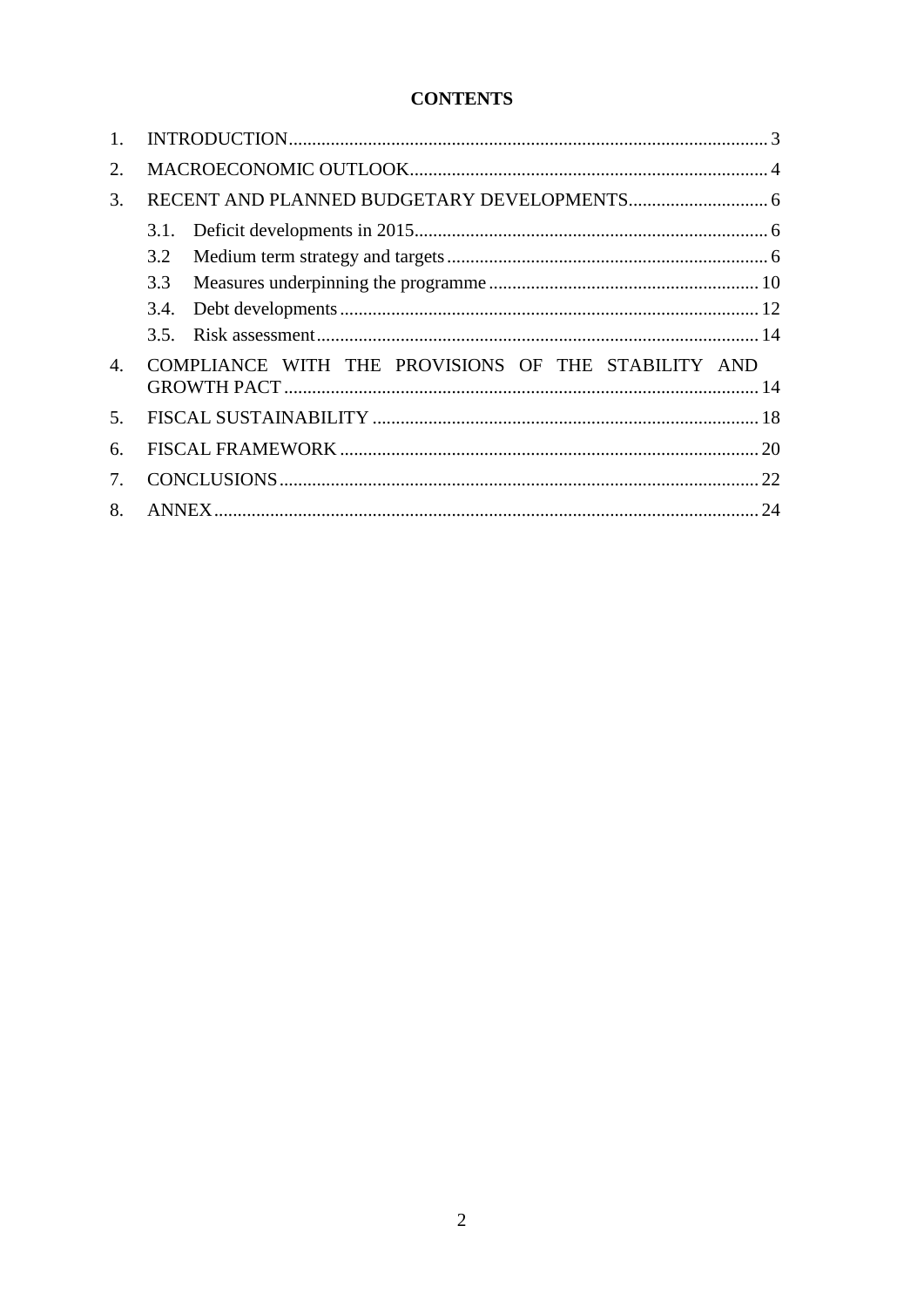#### <span id="page-2-0"></span>**1. INTRODUCTION**

This document assesses Spain's April 2016 Stability Programme (hereafter called Stability Programme), which was submitted to the Commission on 30 April and covers the period 2016-2019. It was approved by the government on 29 April.

Spain is currently subject to the corrective arm of the Stability and Growth Pact (SGP). The Council opened the Excessive Deficit Procedure (EDP) for Spain on 27 April 2009 and issued a recommendation to correct it by 2012. Since then, the Council issued three new recommendations to Spain on the basis of Article 126(7) of the Treaty on the functioning of the European Union (TFEU), on 2 December 2009, 10 July 2012 and 21 June 2013, extending the deadline for correcting the excessive deficit to 2013, 2014 and 2016 respectively, as the Council considered that Spain had taken effective action, but unexpected adverse economic events with major unfavourable consequences for government finances had occurred.<sup>1</sup> The latest Council recommendation to Spain on the basis of Article 126(7) of the Treaty was issued on 21 June 2013, which recommended Spain to correct the excessive deficit situation by 2016.

On 9 March 2016, based on the Commission 2016 winter forecast, the Commission concluded that there was a risk of non-compliance with the deadline to correct the excessive deficit, given the significant excess over the 4.2% of GDP intermediate headline balance target for 2015 and the 2.8% of GDP target for 2016 and the fact that the fiscal effort achieved until then fell short of the recommended one. On that basis, the Commission issued a recommendation to Spain to: (i) take measures to ensure a timely and durable correction of the excessive deficit, including by making full use as appropriate of the preventive and corrective tools set out in Spain's Stability Law to control for slippages at the sub-central government level from the respective deficit, debt and expenditure rule targets, and (ii) to report to the Commission on measures in response to the Commission Recommendation in its updated 2016 Draft Budgetary Plan or, at the latest, in a dedicated section of its forthcoming 2016 Stability Programme.

On 18 May 2016, the Commission adopted country-specific recommendations (CSRs) in the context of the European Semester.<sup>2</sup> In the area of public finances, the Commission recommended that Spain ensure a durable correction of its excessive deficit by 2017. The year following the correction of the excessive deficit, Spain will be subject to the preventive arm of the SGP and should ensure sufficient progress towards its medium-term budgetary objective (MTO). As the debt-to-GDP ratio in 2017 is projected at 99.6%, i.e., above the 60% of GDP reference value in the Treaty, in the three years following the correction of the excessive deficit, Spain will also be subject to the transitional arrangements as regards compliance with the debt criterion, during which time it should ensure sufficient progress towards compliance*.*

This document complements the Country Report published on 26 February 2016 with the information included in the Stability Programme.

1

<sup>1</sup> All documents related to the EDP of Spain can be found at: [http://ec.europa.eu/economy\\_finance/economic\\_governance/sgp/deficit/countries/spain\\_en](http://ec.europa.eu/economy_finance/economic_governance/sgp/deficit/countries/spain_en.htm) [.htm](http://ec.europa.eu/economy_finance/economic_governance/sgp/deficit/countries/spain_en.htm) .

<sup>2</sup> See: http://ec.europa.eu/europe2020/pdf/csr2016/csr2016\_spain\_en.pdf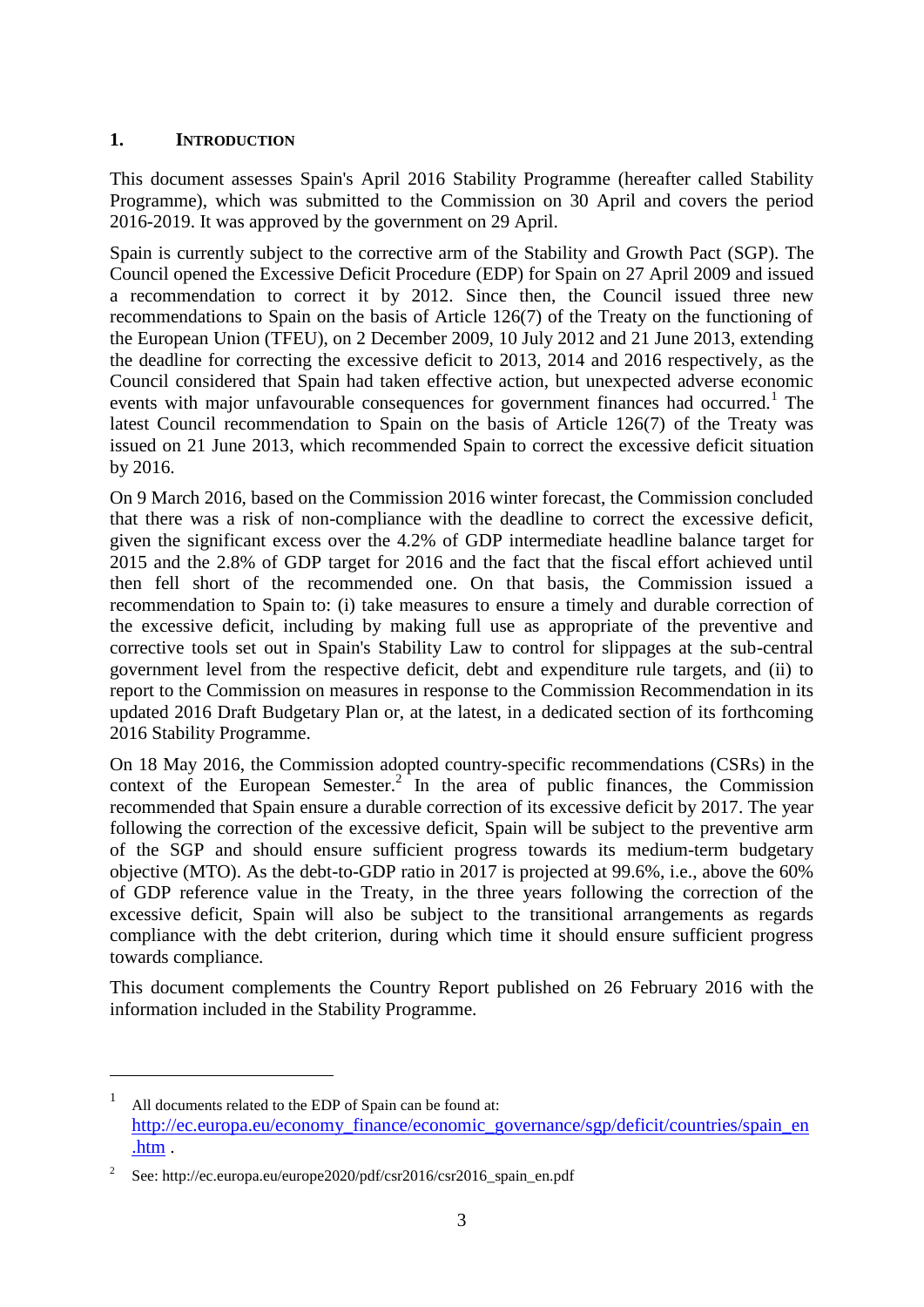Section 2 presents the macroeconomic outlook underlying the Stability Programme and provides an assessment based on the Commission 2016 spring forecast. The subsequent section presents the recent and planned budgetary developments, according to the Stability Programme. In particular, it includes an overview on the medium-term budgetary plans, an assessment of the measures underpinning the Stability Programme and a risk analysis of the budgetary plans based on Commission forecast. Based on the Commission forecast, Section 4 assesses compliance with the rules of the SGP and consistency with the 18 May 2016 Commission fiscal CSR. Section 5 provides an overview of sustainability risks and Section 6 discusses recent developments and plans regarding the fiscal framework. Section 7 provides a summary.

#### <span id="page-3-0"></span>**2. MACROECONOMIC OUTLOOK**

The Stability Programme forecasts the economic recovery to continue over the programme period, albeit at a decelerating pace. After reaching 3.2% in 2015, annual real GDP growth in Spain is projected to decrease to 2.7% in 2016 and 2.4% in 2017, before levelling off at 2.5% in 2018-2019.<sup>3</sup> Regarding 2016, this is somewhat lower than the real GDP growth forecast in the 2016 Draft Budgetary Plan submitted in September 2015, which projected growth to reach 3.0% in 2016. The main component explaining this revision is a more negative contribution of net exports to growth, which more than offsets the continued help from lower oil prices, easier financing conditions and faster employment growth. A somewhat more pronounced deceleration in exports as a result of slower external demand combined with more dynamic imports stemming from robust domestic demand explains the revision.

The macroeconomic scenario in the programme implies a closing and subsequent reversal of the negative output gap over the programme period. The output gap as recalculated by the Commission, following the commonly agreed methodology, is set to narrow from -3.7% of GDP in 2015 to -0.3% of GDP in 2017, before turning positive, at 0.3% of GDP, in 2018, and increasing further to 2.1% of GDP in 2019. <sup>4</sup> According to the Commission 2016 spring forecast the output gap would narrow and turn positive already in 2017, at 0.3% of GDP.

The macroeconomic projections in the first two years covered by the programme appear plausible when compared with the Commission 2016 spring forecast. For 2016, the programme forecast of real GDP growth of 2.7% is only slightly stronger than the 2.6% projected in the Commission 2016 spring forecast. However, it is worth noticing that slightly higher growth in 2016 in the programme comes with more public expenditure restraint, which unveils a stronger underlying macroeconomic scenario. In 2017, the programme seems slightly more conservative, with GDP growth at 2.4% compared with 2.5% forecast by the Commission, which appears consistent with the more sizeable fiscal consolidation measures incorporated in the programme. In terms of growth composition, the scenario depicted in the programme is also very similar to that in the Commission spring 2016 forecast, with growth being driven by domestic demand. In 2016, stronger private consumption and gross fixed capital formation in the programme are partly offset by a slightly more negative contribution by net exports. Public consumption, however, is expected to grow at similar rates in the two sets of projections. In 2017, faster private consumption in the programme is partly offset by somewhat weaker gross fixed capital formation and only marginally lower growth in public

<sup>1</sup> 3 In accordance with the Code of Conduct, Spain has used the common external assumptions on the main extra-EU variables provided by the Commission.

The output gaps as presented in the programme differ somewhat from the recalculated output gaps. The former are falling at a marginally more pronounced pace, narrowing from -5.6% of GDP in 2015 to -0.7% in 2018 before turning positive in 2019, with an expected output gap of 0.6% of GDP.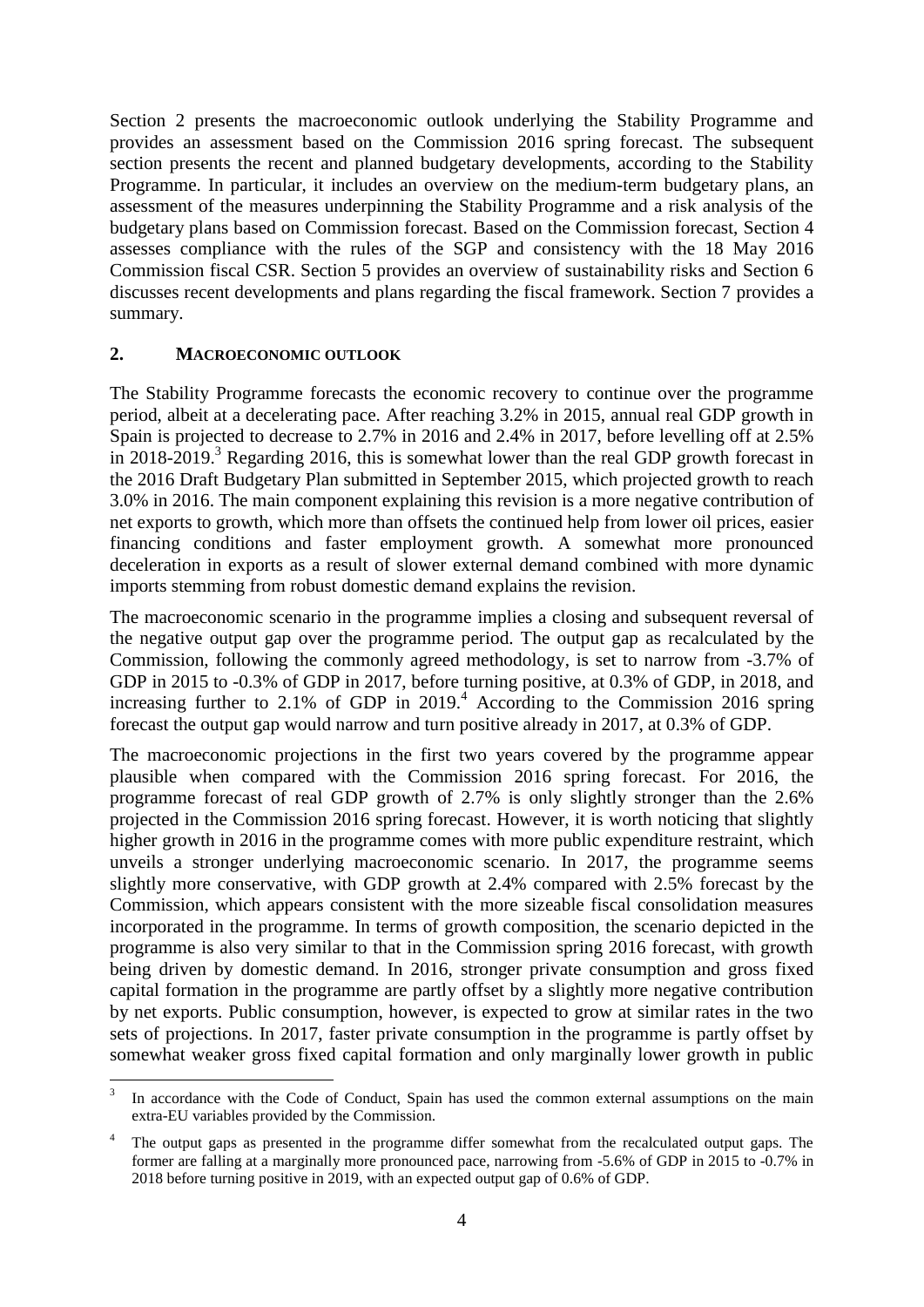consumption. Moreover, a stronger pick-up in imports compared to the Commission forecast yields a slightly more negative contribution to growth by net exports. Projections for nominal GDP growth also appear plausible on average. Higher nominal GDP growth by 0.2 pp. in the programme in 2016 is broadly offset by lower nominal growth by the same magnitude in 2017. Employment growth and the projected unemployment rate in the programme are also broadly in line with the Commission forecast, with only minor divergences in 2017. However, the programme projects faster increases in unit labour costs than the Commission forecast.

Finally, for the later years of the programme period, growth at 2.5% per year appears somewhat favourable in light of the positive output gap.

The macroeconomic forecasts underpinning the Stability Programme were endorsed on 25 April 2016 by Spain's independent fiscal institution (AIReF) and published on its website.<sup>5</sup>

|                                                                     | 2015             |        | 2016       |        |            | 2017   |      | 2019 |
|---------------------------------------------------------------------|------------------|--------|------------|--------|------------|--------|------|------|
|                                                                     | COM <sub>1</sub> | SP     | <b>COM</b> | SP     | <b>COM</b> | SP     | SP   | SP   |
| Real GDP (% change)                                                 | 3.2              | 3.2    | 2.6        | 2.7    | 2.5        | 2.4    | 2.5  | 2.5  |
| Private consumption (% change)                                      | 3.1              | 3.1    | 3.0        | 3.2    | 2.3        | 2.6    | 2.4  | 2.4  |
| Gross fixed capital formation (% change)                            | 6.4              | 6.4    | 4.7        | 5.6    | 5.0        | 4.6    | 4.7  | 4.8  |
| Exports of goods and services (% change)                            | 5.4              | 5.4    | 4.5        | 5.3    | 5.2        | 5.7    | 5.6  | 5.7  |
| Imports of goods and services (% change)                            | 7.5              | 7.5    | 5.8        | 7.0    | 5.8        | 6.7    | 6.3  | 6.1  |
| Contributions to real GDP growth:                                   |                  |        |            |        |            |        |      |      |
| - Final domestic demand                                             | 3.6              | 3.6    | 2.9        | 3.1    | 2.6        | 2.6    | 2.5  | 2.5  |
| - Change in inventories                                             | 0.1              | 0.1    | 0.0        | 0.0    | 0.0        | 0.0    | 0.0  | 0.0  |
| - Net exports                                                       | $-0.5$           | $-0.5$ | $-0.3$     | $-0.4$ | $-0.1$     | $-0.2$ | 0.0  | 0.0  |
| Output $\text{gap}^1$                                               | $-3.7$           | $-3.7$ | $-1.5$     | $-1.7$ | 0.3        | $-0.3$ | 0.9  | 2.1  |
| Employment (% change)                                               | 2.9              | 2.9    | 2.5        | 2.7    | 2.2        | 2.4    | 2.5  | 2.5  |
| Unemployment rate (%)                                               | 22.1             | 22.1   | 20.0       | 19.9   | 18.1       | 17.9   | 15.8 | 14.0 |
| Labour productivity (% change)                                      | 0.2              | 0.3    | 0.1        | 0.0    | 0.5        | 0.0    | 0.0  | 0.1  |
| HICP inflation $(\%)$                                               | $-0.6$           | n.a.   | $-0.1$     | n.a.   | 1.4        | n.a.   | n.a. | n.a. |
| GDP deflator (% change)                                             |                  | 0.6    | 0.9        | 0.9    | 1.4        | 1.2    | 1.5  | 1.8  |
| Comp. of employees (per head, % change)                             |                  | 0.5    | 0.8        | 0.8    | 1.0        | 1.3    | 1.6  | 1.9  |
| Net lending/borrowing vis-à-vis the rest of<br>the world (% of GDP) | 2.1              | 2.1    | 2.3        | 2.4    | 2.1        | 2.2    | 2.2  | 2.3  |

**Table 1: Comparison of macroeconomic developments and forecasts**

Note:

 $1 \text{ m}$ % of potential GDP, with potential GDP growth recalculated by Commission services on the basis of the programme scenario using the commonly agreed methodology.

*Source :*

*Commission 2016 spring forecast (COM); Stability Programme (SP).*

 $\frac{1}{5}$ See:

[http://www.airef.es/system/assets/archives/000/001/449/original/2016\\_04\\_26\\_Informe\\_Evaluaci%C3%B3n\\_](http://www.airef.es/system/assets/archives/000/001/449/original/2016_04_26_Informe_Evaluaci%C3%B3n_del_Proyecto_de_Actualizaci%C3%B3n_del_Programa_de_Estabilidad_del_Reino_de_Espa%C3%B1a_APE_%C3%BAltimo.pdf?1461660189) del Proyecto de Actualizaci%C3%B3n del Programa de Estabilidad del Reino de Espa%C3%B1a AP [E\\_%C3%BAltimo.pdf?1461660189](http://www.airef.es/system/assets/archives/000/001/449/original/2016_04_26_Informe_Evaluaci%C3%B3n_del_Proyecto_de_Actualizaci%C3%B3n_del_Programa_de_Estabilidad_del_Reino_de_Espa%C3%B1a_APE_%C3%BAltimo.pdf?1461660189)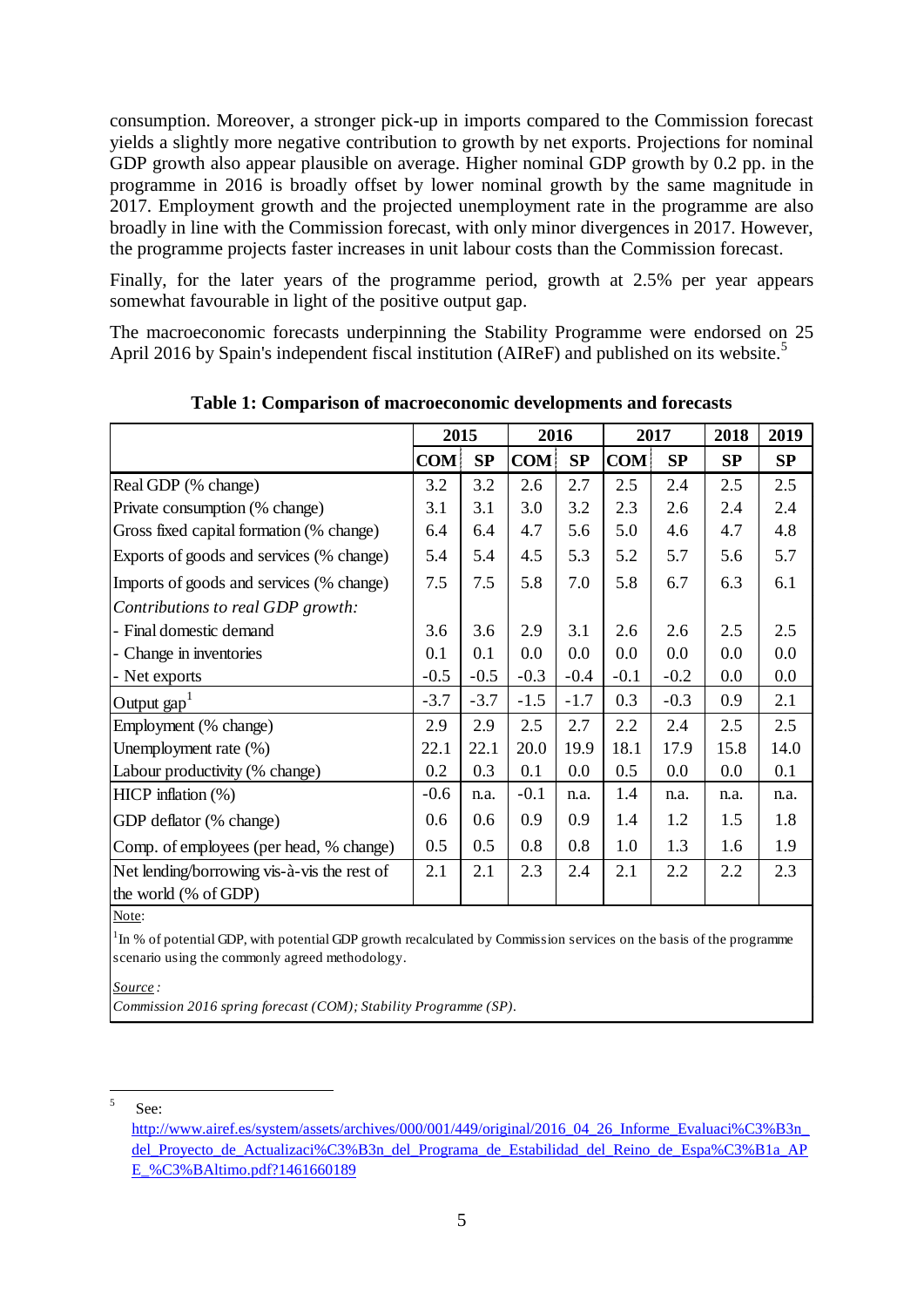#### <span id="page-5-0"></span>**3. RECENT AND PLANNED BUDGETARY DEVELOPMENTS**

#### <span id="page-5-1"></span>**3.1. Deficit developments in 2015**

The general government deficit reached 5.1% of GDP in 2015. This is 0.9% of GDP above the EDP headline deficit target for that year as well as the target set in the 2015 Stability Programme and confirmed in last autumn's 2016 Draft Budgetary Plan. The reason behind the slippage is twofold. First, the cuts in the personal income tax, and, to a lesser extent, in the corporate income tax implied a revenue loss of around 0.4 % of GDP, more than offsetting the impact of other revenue-increasing measures. Second, expenditure slippages at both central and regional government level more than offset the impact of deficit-reducing expenditure trends, i.e. another year of virtually stable social transfers and a fall in interest expenditure of more than 0.3% of GDP.

The 2015 budgetary outcome was affected by several one-off factors. On the one hand, deficit-increasing one-offs included: (i) a decision by Eurostat to reclassify some publicprivate partnership (PPP) projects within the general government sector with a negative impact on the deficit in 2015 of about 0.2% of GDP, (ii) support to the financial sector of 0.1% of GDP, and (iii) the pay-back of part of the foregone Christmas bonus in 2012 following a court decision, whose budgetary impact amounted to 0.1% of GDP. On the other hand, deficit-reducing one-offs included the budgetary outcome from a sale of UMTS licences, which decreased capital expenditure by 0.2% of GDP in 2015. Overall, one-off factors increased the 2015 general government deficit by 0.2% of GDP.

Compared to the 2016 Draft Budgetary Plan, higher-than-expected expenditure explains most of the overall deviation from the deficit target. Due to nominal GDP data revisions in the context of the October 2015 EDP notification to Eurostat, comparisons between the projections included in the 2016 Draft Budgetary Plan and outturn data is not straightforward when considering levels of nominal expenditure. However, between 2014 and 2015, gross fixed capital formation as a share of GDP rose faster than expected in the 2016 Draft Budgetary Plan, by almost 0.4% of GDP, instead of decreasing by 0.1% of GDP as planned. Most other expenditure categories also showed slightly less restraint than forecast, with the exception of interest expenditure, which decreased by 0.1% of GDP more than expected.

#### <span id="page-5-2"></span>**3.2 Medium term strategy and targets**

<u>.</u>

The strategy presented in the Stability Programme is to mainly rely on economic growth to reduce the general government deficit throughout the programme horizon. However, in view of the considerably higher-than-planned deficit outcome of 2015, the programme no longer plans a correction of the excessive deficit by 2016, as planned in the 2015 Stability Programme, but postpones it to 2017 (Figure 1). On the back of the envisaged closure and subsequent opening up of the output gap, the structural balance recalculated by the Commission, following the commonly agreed methodology, is forecast to narrow marginally from -2.9% of GDP in 2015 to -2½% in 2017, before rising to 2 $\frac{3}{4}$ % of GDP in 2018-2019.<sup>6</sup> As the programme does not contain any new fiscal policy measures as from 2017, it does not

<sup>6</sup> The Stability Programme is not entirely consistent in its reporting of one-offs. Notably, line 11 of Table 4.3.1. gives "temporary measures" rather than "one-offs". The numbers given in this line is clearly different from those that go into the calculation of the structural balance, which seem to be based on line 4 of Table 4.6.1, showing "non-recurrent temporary measures". For the recalculation of the structural balance, the latter set of figures has been used.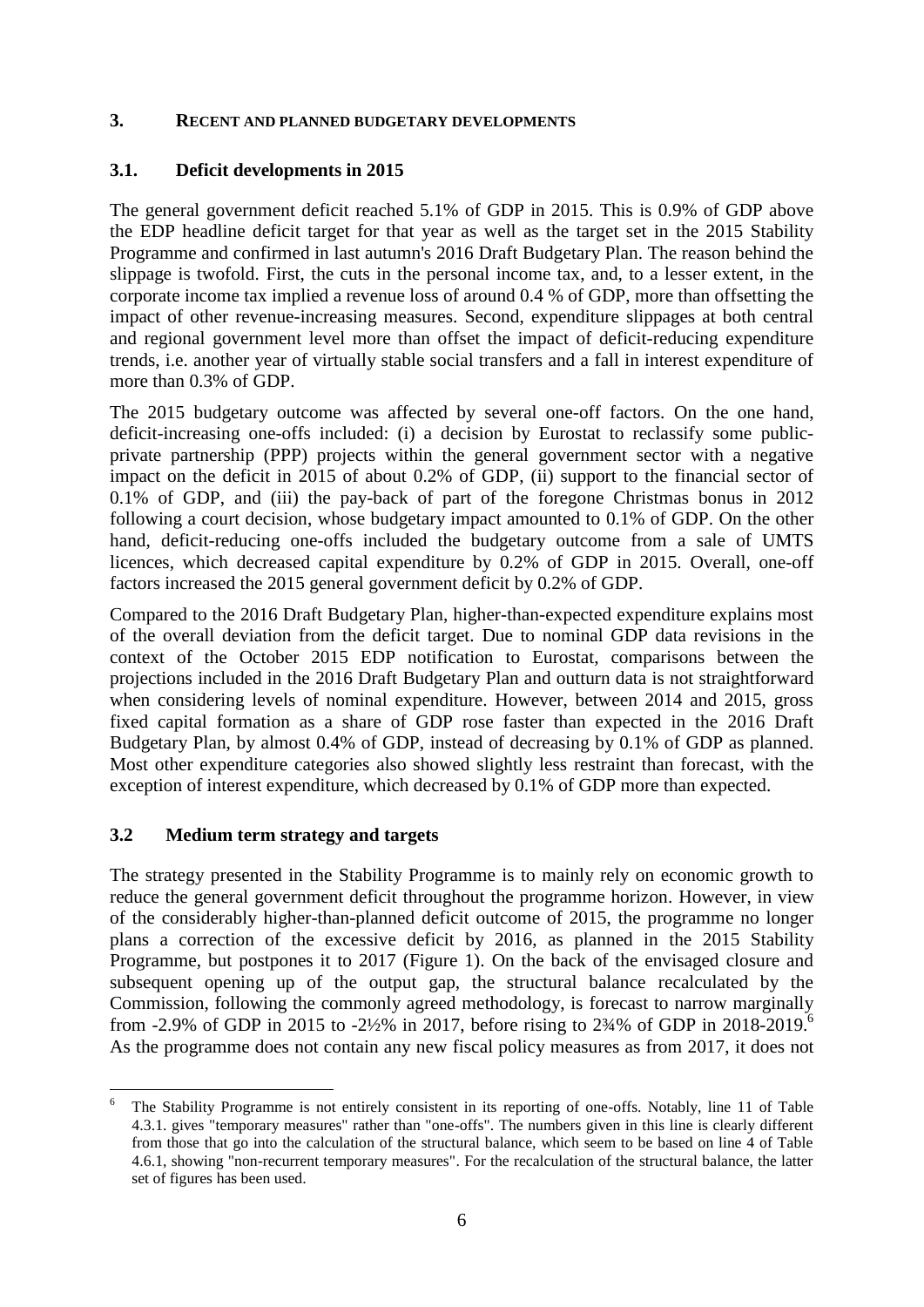plan to reach the MTO of a structural balance  $-$  which is in line with the requirements of the  $SGP$  – within the programme period.<sup>7</sup>

The budgetary target for 2016 as presented in the programme is to bring the headline general government deficit down to 3.6% of GDP. This is 0.8% of GDP higher than the targets in both the 2015 Stability Programme and the 2016 Draft Budgetary Plan and broadly reflects the negative base effect related to a worse-than-previously-envisaged starting position in 2015. Whereas the 2016 Draft Budgetary Plan projected that the revenue side would contribute by 0.2% of GDP to the overall deficit reduction, the programme envisages the decrease of the headline deficit to be fully expenditure-driven. Indeed, current taxes on income are now expected to decrease by 0.3% of GDP compared to 2015, while a small increase was expected in the 2016 Draft Budgetary Plan. On the expenditure side, the biggest differences compared to the plan stem from a much more modest expected decrease in the ratio of compensation of employees-to-GDP (-0.1% of GDP in the programme, compared to - 0.3% of GDP in the Draft Budgetary Plan) and a steep decline in gross fixed capital formation, which was expected to stay flat in the plan.<sup>8</sup> The programme does not include any sizeable one-off measures for 2016. The programme forecasts a narrowing of the structural deficit, as recalculated by the Commission, following the commonly agreed methodology, from -2.9% of GDP in 2015 to -2.7% in 2016. The structural balance in the programme taken at face value is expected to remain unchanged in 2016.

The Commission 2016 spring forecast projects that the 2016 headline deficit will narrow to a somewhat lesser extent, to reach 3.9% of GDP. Almost the whole difference compared to the programme is explained by higher expenditure. Whereas the Commission forecast projects a slightly more pronounced decline in the ratio of compensation of employees-to-GDP, it projects broadly stable developments for gross fixed capital formation and other expenditures, for which the programme plans significant decreases. Specifically, once adjusted for the impact of one-offs affecting 2015, the latter two expenditure categories are expected to maintain their ratios in 2016, while the programme projects an overall decline by 0.6% of GDP. The Commission forecast projects the structural deficit to widen slightly from 2.9% of GDP in 2015 to 3.1% in 2016. The difference compared to the programme is related to different prospects regarding the total expected impact of fiscal policy measures for 2016 (see next section).

The budgetary target for 2017 as presented in the programme is to bring the headline general government deficit down to 2.9% of GDP. This is higher by 1.5% of GDP than the targets in both the 2015 Stability Programme and the 2016 Draft Budgetary Plan, reflecting the worse starting position, a less benign macroeconomic scenario and a relaxation of the fiscal effort. The expected improvement in the 2017 deficit of 0.7% of GDP is about half as large as in the 2015 Stability Programme, mainly due to a smaller reduction in the expenditure ratio. The biggest differences compared to the 2015 Stability Programme stem from a much more modest expected decrease in the ratio for compensation of employees (-0.1% of GDP, compared to -0.3% of GDP in last year's programme) and social payments (-0.3% of GDP, compared to -0.5% of GDP in last year's programme). The programme claims one-off measures of 0.2% of GDP in 2017, but gives no further information on them. The programme forecasts a continued marginal narrowing of the structural deficit, as recalculated by the Commission, following the commonly agreed methodology, from -2.7% of GDP in 2016 to

<sup>1</sup> <sup>7</sup> The 2015 Stability Programme expected that the MTO would be reached in 2019, whereas Spain's Stability Law provides for its achievement in 2020

<sup>8</sup> About 0.2% of GDP of the 0.5% of GDP decline is due to the deficit-increasing one-off in 2015 reclassifying private investment in relation to some PPP projects as public investment following a decision by Eurostat.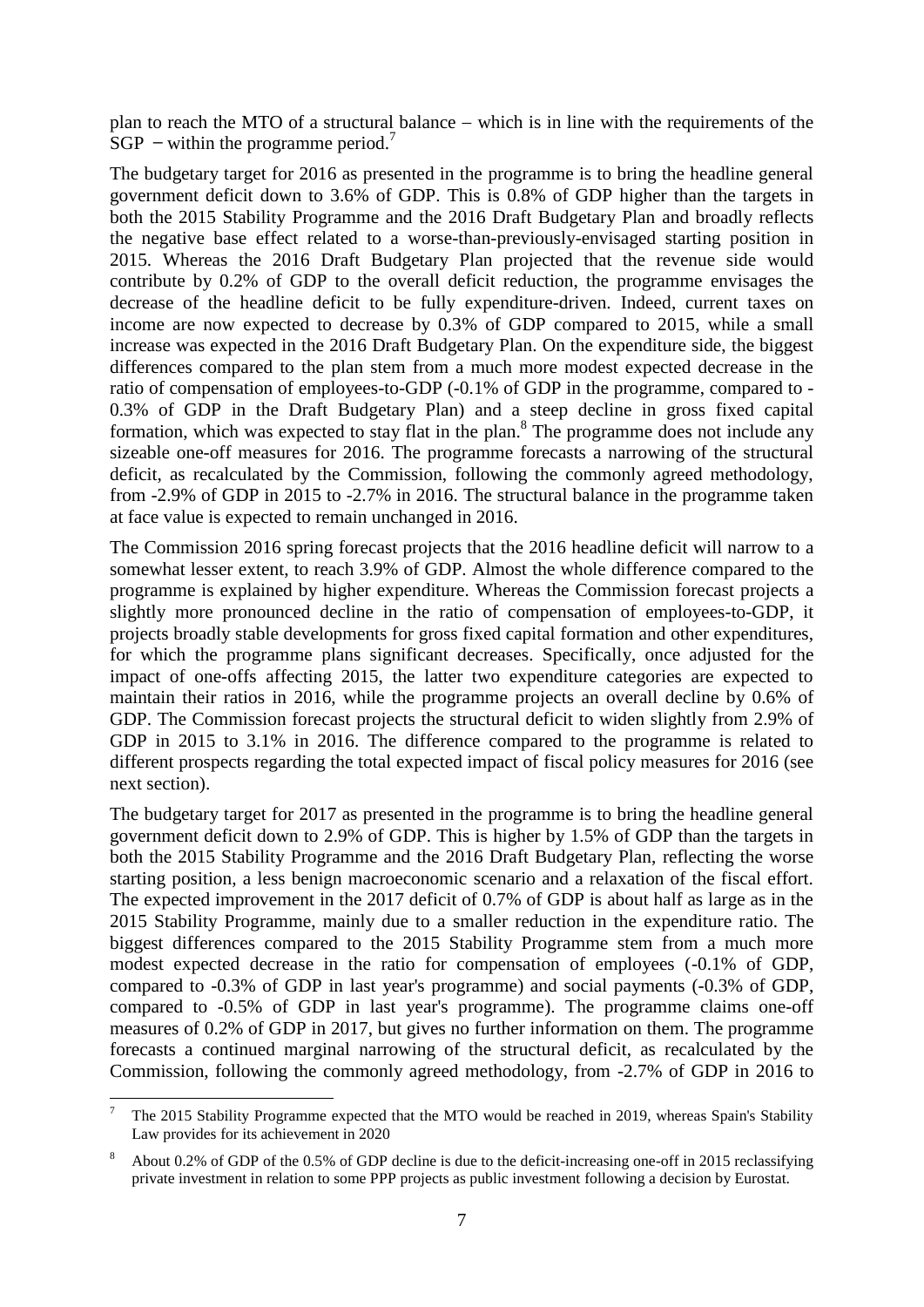-2.5% in 2017. The structural balance in the programme taken at face value is expected to narrow by 0.1% of GDP in 2017.

The Commission 2016 spring forecast projects that the 2017 headline deficit will narrow to 3.1% of GDP. The expected change in the deficit from 2016 is therefore similar to that in the programme. The main differences relate to the composition of expenditure, where the Commission forecast envisages a more pronounced decline in the ratio of compensation of employees-to-GDP, which is offset by less restraint in intermediate consumption. The Commission forecast projects that the structural deficit will widen slightly further from 3.1% of GDP in 2016 to 3.2% in 2017, compared to an improvement of 0.2% of GDP in the recalculated structural balance of the programme. The difference is to a large extent due to the programme including a one-off of 0.2% of GDP, which the Commission forecast does not.

The budgetary targets for 2018 and 2019 as presented in the programme are headline general government deficits down at 2.2% and 1.6% of GDP, respectively. For 2018, this is higher by 1.9% of GDP than the target in the 2015 Stability Programme. The expected improvement in the 2018 deficit by 0.7% of GDP is lower than in the 2015 Stability Programme by 0.4% of GDP, mainly due to a less pronounced reduction in the expenditure ratio, in particular for compensation of employees and intermediate consumption.

The programme projects that most of the planned deficit reduction in 2016 will stem from the regional government level, where the deficit is expected to narrow by 1.0% of GDP to 0.7% of GDP. Reductions are also expected at central government level, where the deficit is set to narrow from 2.6% to 1.8% of GDP, and in the social security sector, with a planned reduction by 0.2% of GDP to 1.1% of GDP. By contrast, the programme forecasts that the local government level will move from a surplus of 0.4% of GDP in 2015 to a balanced budget in 2016.

The deficit reduction projected in 2017-2019 is again expected mostly at the central and regional government level (by 0.9% and 0.7% of GDP, respectively), but also to some extent from social security (by 0.4% of GDP). The local government level is expected to maintain a balanced budget position in all three years.

Overall, the deficit reduction path envisaged in the programme seems to rely heavily on high economic growth, in particular in the outer years.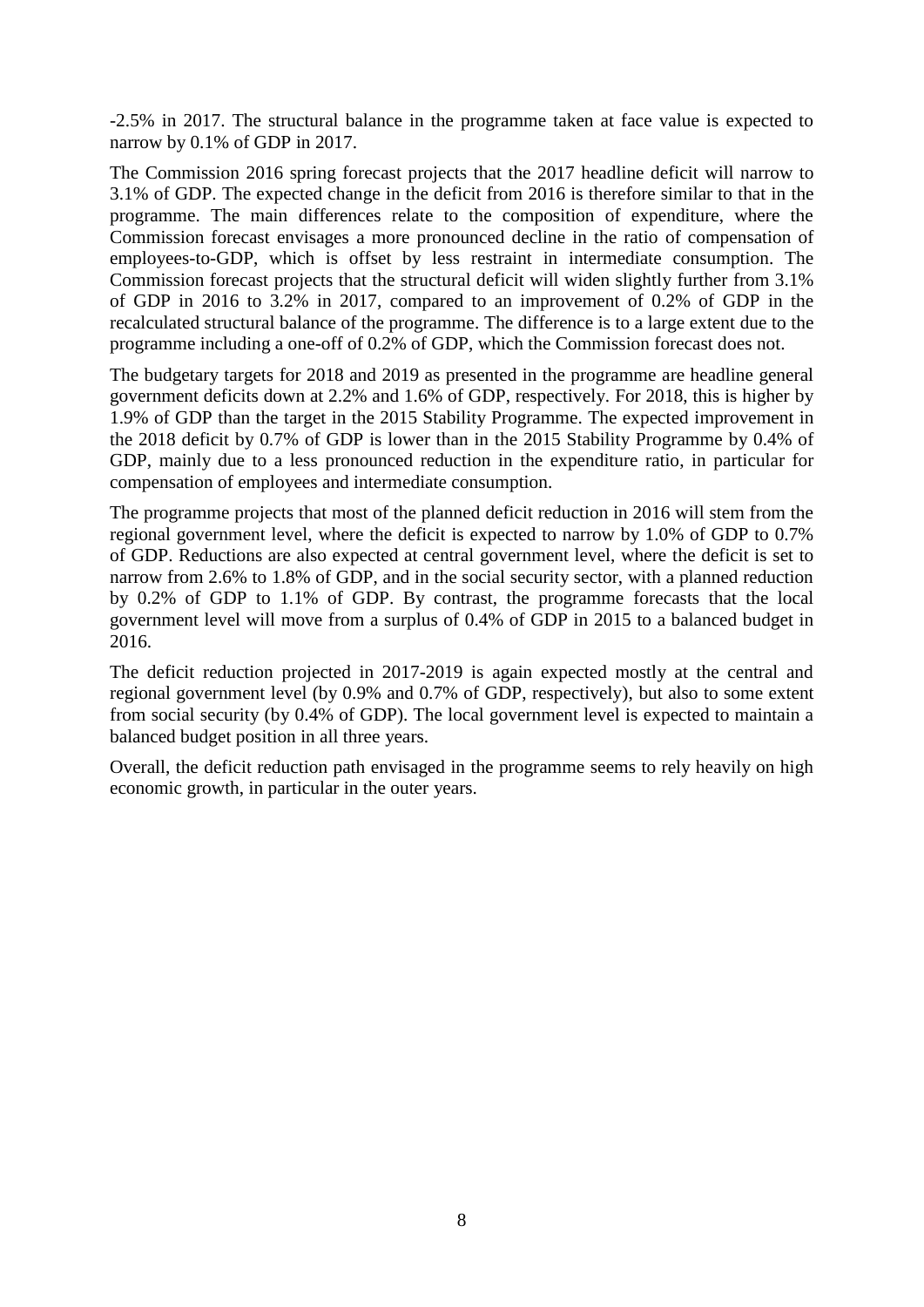| $(% \mathcal{L}_{0}$ (% of GDP)          | 2015       | 2016   |        | 2017   |        | 2018   | 2019   | <b>Change:</b><br>2015-2019 |
|------------------------------------------|------------|--------|--------|--------|--------|--------|--------|-----------------------------|
|                                          | <b>COM</b> | COM    | SP     | COM    | SP     | SP     | SP     | <b>SP</b>                   |
| Revenue                                  | 38.2       | 38.2   | 38.2   | 38.3   | 38.3   | 38.4   | 38.5   | 0.3                         |
| of which:                                |            |        |        |        |        |        |        |                             |
| - Taxes on production and imports        | 11.7       | 11.9   | 12.0   | 12.0   | 11.9   | 11.9   | 11.9   | 0.2                         |
| - Current taxes on income, wealth,       |            |        |        |        |        |        |        |                             |
| etc.                                     | 10.1       | 9.9    | 9.8    | 10.1   | 10.1   | 10.4   | 10.8   | 0.6                         |
| - Social contributions                   | 12.2       | 12.2   | 12.2   | 12.1   | 12.1   | 12.1   | 12.0   | $-0.2$                      |
| - Other (residual)                       | 4.2        | 4.1    | 4.2    | 4.1    | 4.1    | 4.0    | 3.9    | $-0.3$                      |
| <b>Expenditure</b>                       | 43.3       | 42.1   | 41.8   | 41.3   | 41.2   | 40.6   | 40.1   | $-3.3$                      |
| of which:                                |            |        |        |        |        |        |        |                             |
| - Primary expenditure                    | 40.3       | 39.2   | 39.0   | 38.7   | 38.5   | 38.0   | 37.6   | $-2.6$                      |
| of which:                                |            |        |        |        |        |        |        |                             |
| Compensation of employees                | 11.0       | 10.7   | 10.9   | 10.3   | 10.8   | 10.7   | 10.6   | $-0.4$                      |
| Intermediate consumption                 | 5.2        | 4.9    | 4.9    | 5.1    | 4.8    | 4.7    | 4.6    | $-0.6$                      |
| Social payments                          | 18.4       | 18.0   | 18.0   | 17.6   | 17.7   | 17.4   | 17.1   | $-1.3$                      |
| <b>Subsidies</b>                         | 1.2        | 1.1    | 1.1    | 1.1    | 1.1    | 1.0    | 1.0    | $-0.2$                      |
| Gross fixed capital formation            | 2.5        | 2.3    | 2.0    | 2.3    | 2.1    | 2.1    | 2.3    | $-0.2$                      |
| Other (residual)                         | 2.1        | 2.3    | 2.0    | 2.2    | 2.0    | 2.1    | 2.0    | $-0.1$                      |
| - Interest expenditure                   | 3.1        | 2.9    | 2.9    | 2.7    | 2.7    | 2.6    | 2.5    | $-0.6$                      |
| General government balance               |            |        |        |        |        |        |        |                             |
| (GGB)                                    | $-5.1$     | $-3.9$ | $-3.6$ | $-3.1$ | $-2.9$ | $-2.2$ | $-1.6$ | 3.5                         |
| Primary balance                          | $-2.0$     | $-1.1$ | $-0.8$ | $-0.4$ | $-0.2$ | 0.4    | 0.9    | 2.9                         |
| One-off and other temporary              | $-0.2$     | 0.0    | 0.0    | 0.0    | $-0.2$ | 0.0    | 0.0    | 0.2                         |
| GGB excl. one-offs                       | $-4.9$     | $-3.9$ | $-3.6$ | $-3.1$ | $-2.7$ | $-2.2$ | $-1.6$ | 3.3                         |
| Output $\text{gap}^1$                    | $-3.7$     | $-1.5$ | $-1.7$ | 0.3    | $-0.3$ | 0.9    | 2.1    | 5.8                         |
| Cyclically-adjusted balance <sup>1</sup> | $-3.1$     | $-3.1$ | $-2.7$ | $-3.2$ | $-2.7$ | $-2.7$ | $-2.7$ | 0.4                         |
| Structural balance <sup>2</sup>          | $-2.9$     | $-3.1$ | $-2.7$ | $-3.2$ | $-2.5$ | $-2.7$ | $-2.7$ | 0.1                         |
| Structural primary balance <sup>2</sup>  | 0.2        | $-0.2$ | 0.2    | $-0.5$ | 0.2    | $-0.1$ | $-0.3$ | $-0.5$                      |
| Notes.                                   |            |        |        |        |        |        |        |                             |

| Table 2: Composition of the budgetary adjustment |  |
|--------------------------------------------------|--|
|--------------------------------------------------|--|

<sup>1</sup>Output gap (in % of potential GDP) and cyclically-adjusted balance according to the programme as recalculated by Commission on the basis of the programme scenario using the commonly agreed methodology.

 $2$ Structural (primary) balance = cyclically-adjusted (primary) balance excluding one-off and other temporary measures. *Source :*

*Stability Programme (SP); Commission 2016 spring forecasts (COM); Commission calculations.*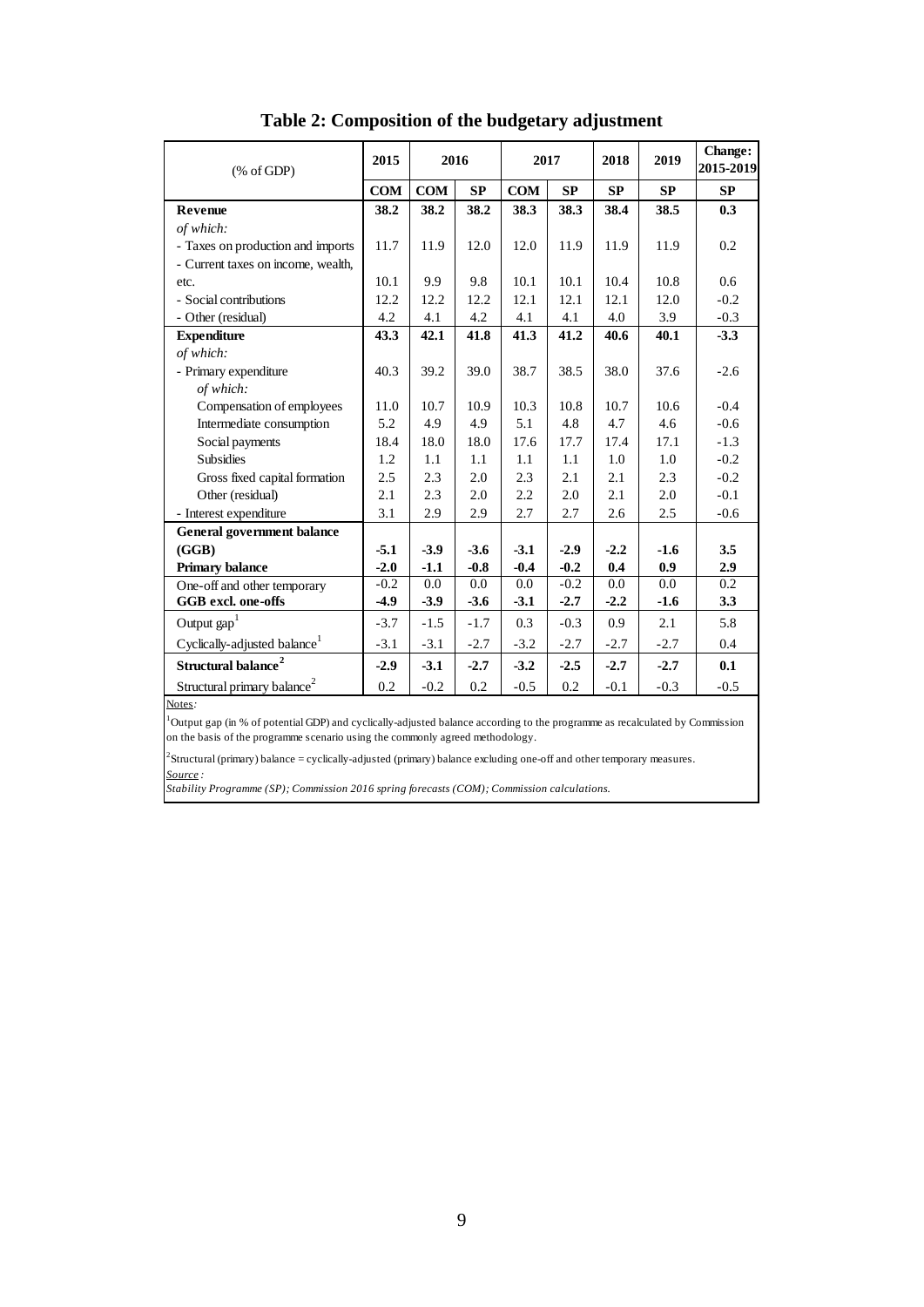

**Figure 1: Government balance projections in successive programmes (% of GDP)**

#### <span id="page-9-0"></span>**3.3 Measures underpinning the programme**

The programme presents measures with an expected net deficit-reducing impact of about 0.6% of GDP in 2016, including 0.4% of GDP from the savings at central and regional government level announced in response to the March 2016 Commission recommendation. By contrast, the Commission 2016 spring forecast incorporates a net deficit-reducing impact of measures of about 0.2% of GDP, including 0.3% of GDP from the above-mentioned savings. In particular, the Commission has a more prudent estimate of the budgetary impact of savings at regional level, as well as of the 2013 local administration reform, the fight against tax fraud and the expected impact on employment growth of rebates in employers' social security contributions.

Given the political situation in which it was prepared, with only a caretaker government and with pending elections, the programme does not contain any fiscal consolidation measures affecting 2017 or later years other than those already adopted or credibly announced.The programme considers the savings from the new measures announced in March/April 2016 to be of a permament nature, whereas the spring forecast assumes that the majority of those have a temporary effect, which will therefore not be carried over to 2017.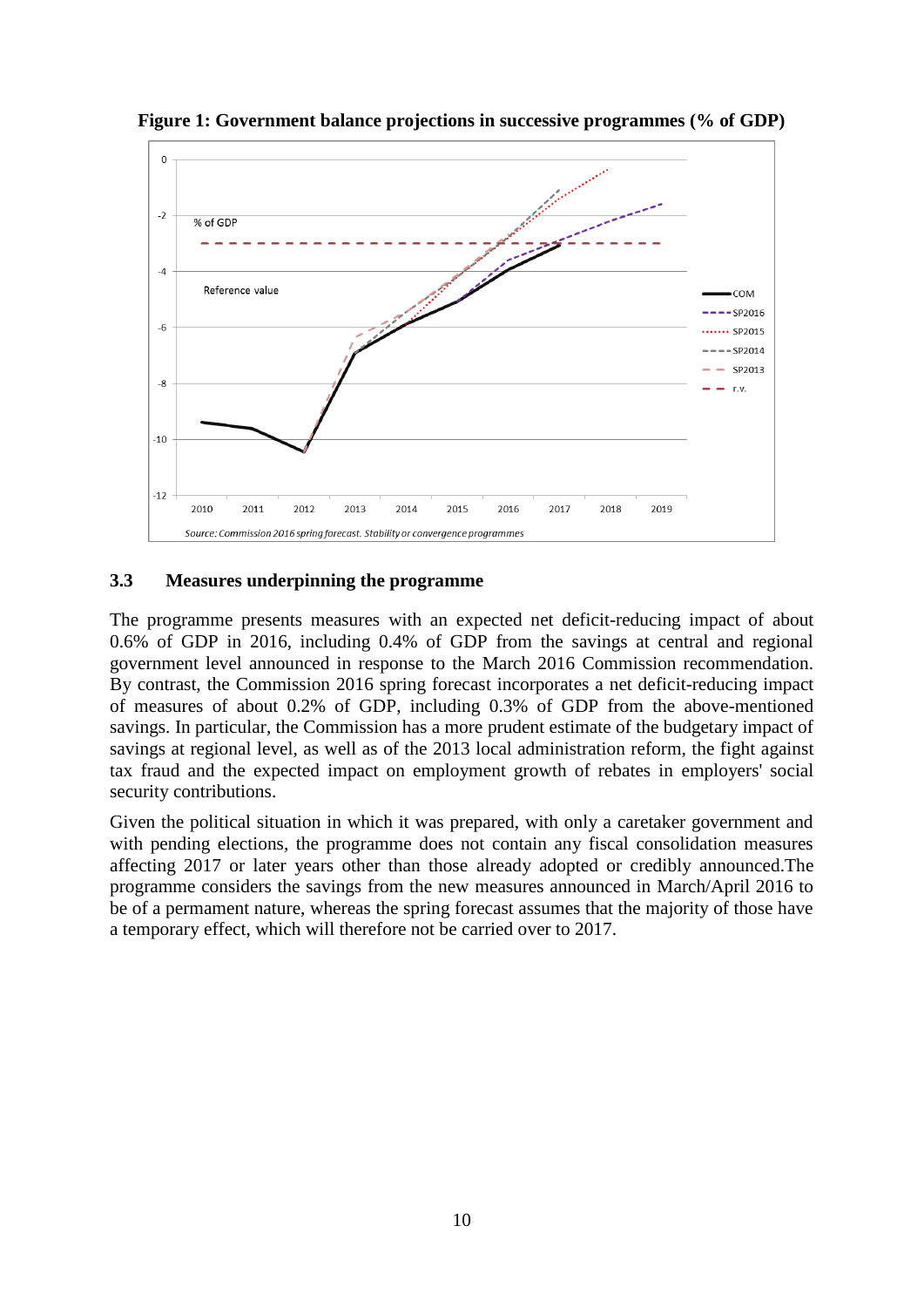# **Main budgetary measures**

|      | <b>Revenues</b>                                                                                                                                                                               |           | <b>Expenditure</b>                                                                                                                                                         |  |  |  |  |  |
|------|-----------------------------------------------------------------------------------------------------------------------------------------------------------------------------------------------|-----------|----------------------------------------------------------------------------------------------------------------------------------------------------------------------------|--|--|--|--|--|
|      |                                                                                                                                                                                               | 2015      |                                                                                                                                                                            |  |  |  |  |  |
|      | Reduction<br>personal<br>in<br>income<br>tax<br>(including on non-residents) $(-0.3\%)$<br>of<br>GDP)                                                                                         | $\bullet$ | Partial repayment of 2012 Christmas bonus<br>$(0.1\% \text{ of GDP})$                                                                                                      |  |  |  |  |  |
|      | Reduction in corporate income tax $(-0.3\%)$<br>of GDP)                                                                                                                                       | ٠         | Public<br>employment<br>restraint<br>measures<br>$(-0.1\% \text{ of GDP})$                                                                                                 |  |  |  |  |  |
|      | Value Added Tax (0.1% of GDP)                                                                                                                                                                 | $\bullet$ | Other public employment<br>measures<br>at<br>regional level (0.1% of GDP)                                                                                                  |  |  |  |  |  |
|      | Local government tax measures $(0.1\%$ of<br>GDP)                                                                                                                                             | $\bullet$ | Public administration reform (CORA) $(-0.1\%$<br>of GDP)                                                                                                                   |  |  |  |  |  |
|      | Fight against tax fraud (0.1% of GDP)                                                                                                                                                         |           | Local public administration reform $(-0.1\%$ of<br>GDP)                                                                                                                    |  |  |  |  |  |
|      |                                                                                                                                                                                               |           | Pension reform $(-0.1\% \text{ of GDP})$                                                                                                                                   |  |  |  |  |  |
|      |                                                                                                                                                                                               |           | Compensation claims related to the fuel tax<br>judged illegal by the ECJ ("céntimo<br>sanitario") $(-0.2\% \text{ of GDP})$                                                |  |  |  |  |  |
| 2016 |                                                                                                                                                                                               |           |                                                                                                                                                                            |  |  |  |  |  |
|      | Reduction in corporate income tax $(-0.1\%)$<br>of GDP)                                                                                                                                       | $\bullet$ | Public<br>employment<br>restraint<br>measures<br>$(-0.1\% \text{ of GDP})$                                                                                                 |  |  |  |  |  |
|      | Reduction in personal income tax $(-0.3\%)$<br>of GDP)<br>Fight against tax fraud (0.1% of GDP)                                                                                               | $\bullet$ | <b>Spending</b><br><i>(acuerdos</i><br>de<br>cuts<br>n <sub>O</sub><br>disponibilidad) at central government level<br>$(-0.2\% \text{ of GDP})$                            |  |  |  |  |  |
|      |                                                                                                                                                                                               | $\bullet$ | <b>Spending</b><br><i>(acuerdos</i><br>cuts<br>de<br>n <sub>O</sub><br>disponibilidad) and other saving measures at<br>regional government level $(-0.2\% \text{ of GDP})$ |  |  |  |  |  |
|      |                                                                                                                                                                                               |           | Public<br>administration<br>reform<br>(CORA)<br>$(-0.1\% \text{ of GDP})$                                                                                                  |  |  |  |  |  |
|      |                                                                                                                                                                                               |           | Local public administration reform $(-0.1\%$ of<br>GDP)                                                                                                                    |  |  |  |  |  |
|      |                                                                                                                                                                                               |           | Pension reform $(-0.1\% \text{ of GDP})$                                                                                                                                   |  |  |  |  |  |
|      |                                                                                                                                                                                               | 2017      |                                                                                                                                                                            |  |  |  |  |  |
|      | Reduction in personal income tax (including<br>on non-residents) $(-0.1\% \text{ of GDP})$                                                                                                    |           | Partial repayment of 2012 Christmas bonus<br>$(-0.1\% \text{ of GDP})$                                                                                                     |  |  |  |  |  |
|      | Fight against tax fraud (0.1% of GDP)                                                                                                                                                         |           | Pension reform $(-0.1\% \text{ of GDP})$                                                                                                                                   |  |  |  |  |  |
|      | Note: The budgetary impact in the table is the impact reported by the national authorities. A positive<br>sign implies that revenue / expenditure increases as a consequence of this measure. |           |                                                                                                                                                                            |  |  |  |  |  |

Source: 2016 Stability Programme, 2016 and 2015 Draft Budgetary Plan.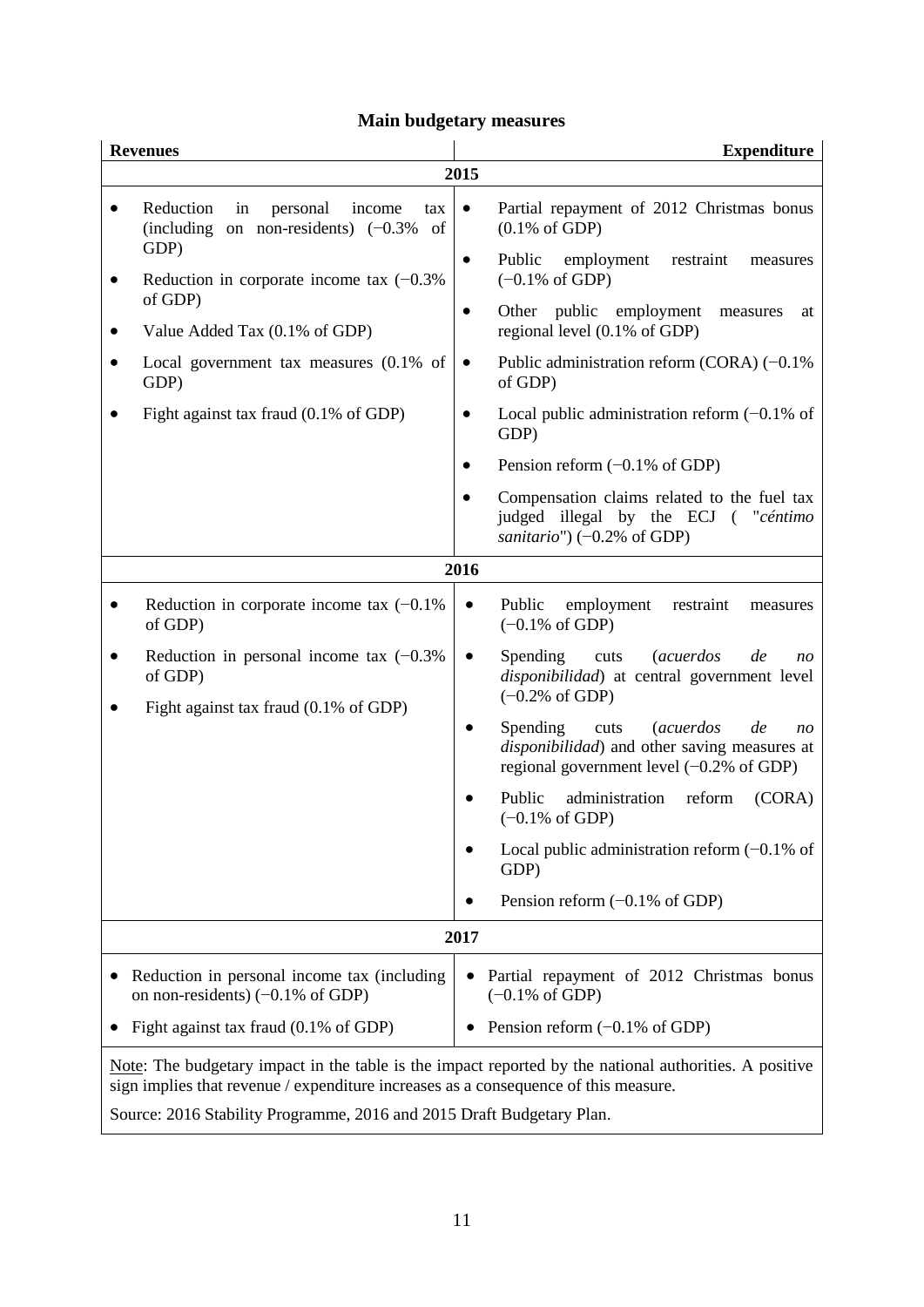#### <span id="page-11-0"></span>**3.4. Debt developments**

After having risen steeply during the recent recession, the general government debt-to-GDP ratio stabilised in 2015 (even decreasing marginally to 99.2% of GDP) as a result of the impact of a debt-decreasing stock-flow adjustment of 1.5% of GDP (which reflected the net sale of financial assets) just more than offsetting the still negative impact from the deficitgrowth dynamics. The programme plans the debt-to-GDP ratio to fall at a gradually increasing pace to reach 96.0% in 2019. This evolution is mainly driven by an improving primary balance (which is expected to turn into surplus in 2018), and the debt-decreasing effect of a favourable "snow-ball effect", as the interest burden keeps decreasing and inflation gradually picks up. According to the programme, debt-increasing stock-flow adjustments add about 0.5% of GDP per year to the debt ratio as from 2017. The programme does not provide any information about the nature of these adjustments. Based on the debt projections of the programme, reducing the debt-to-GDP ratio to 60% by 2020, as required by Spain's Stability Law, is clearly out of reach.

Although the evolution of the debt ratio was significantly underestimated in the 2011 and 2012 Stability Programmes, projections in the more recent programmes have been more accurate, as the expected economic recovery has materialised. The debt ratio in 2015 was only about 0.3% of GDP higher than projected in the 2015 Stability Programme (Figure 2).

The programme expects a marginally lower debt profile in 2016-2017 compared with the Commission 2016 spring forecast, which projects the debt-to-GDP ratio to peak at 100.3% in 2016 before decreasing to 99.6% of GDP in 2017. The difference is mainly due to the Commission 2016 spring forecast projecting for 2016 a larger primary deficit and a debtincreasing stock-flow adjustment. For the latter, the Commission forecast incorporates the projection in the 2016 Draft Budgetary Plan.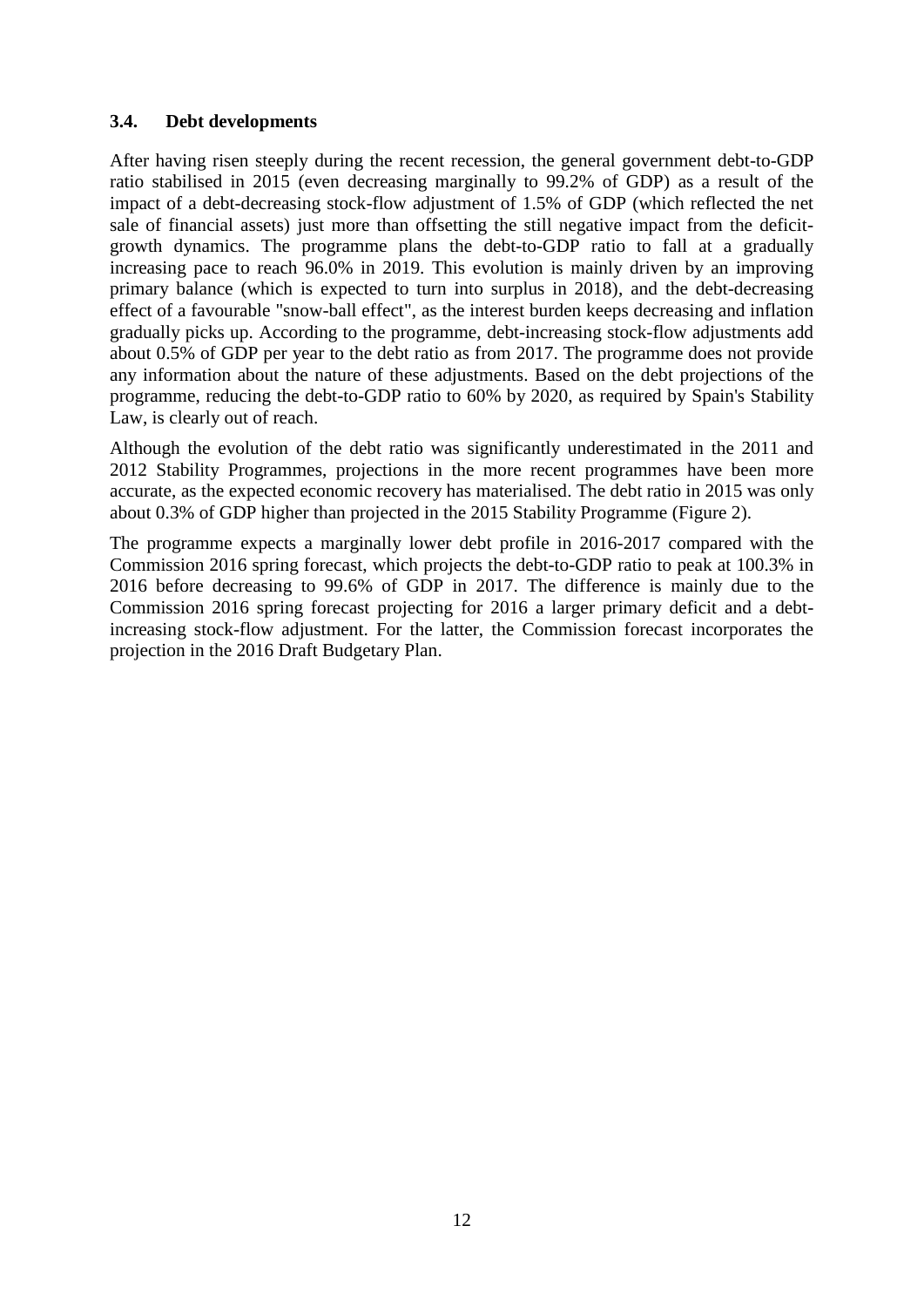|                                                                                                                                                                                                                                                                                                                                                         | Average   |        | 2016       |         | 2017       |        | 2018   | 2019   |
|---------------------------------------------------------------------------------------------------------------------------------------------------------------------------------------------------------------------------------------------------------------------------------------------------------------------------------------------------------|-----------|--------|------------|---------|------------|--------|--------|--------|
| $(% \mathcal{L}_{0} \cap \mathcal{L}_{1})$ (% of GDP)                                                                                                                                                                                                                                                                                                   | 2010-2014 | 2015   | <b>COM</b> | SP      | <b>COM</b> | SP     | SP     | SP     |
| Gross debt ratio <sup>1</sup>                                                                                                                                                                                                                                                                                                                           | 81.6      | 99.2   | 100.3      | 99.1    | 99.6       | 99.0   | 97.9   | 96.0   |
| Change in the ratio                                                                                                                                                                                                                                                                                                                                     | 9.3       | $-0.1$ | 1.1        | $0.0\,$ | $-0.7$     | $-0.1$ | $-1.1$ | $-1.9$ |
| Contributions <sup>2</sup> :                                                                                                                                                                                                                                                                                                                            |           |        |            |         |            |        |        |        |
| 1. Primary balance                                                                                                                                                                                                                                                                                                                                      | 5.6       | 2.0    | 1.1        | 0.8     | 0.4        | 0.2    | $-0.4$ | $-0.9$ |
| 2. "Snow-ball" effect                                                                                                                                                                                                                                                                                                                                   | 3.3       | $-0.6$ | $-0.5$     | $-0.7$  | $-1.1$     | $-0.8$ | $-1.2$ | $-1.6$ |
| Of which:                                                                                                                                                                                                                                                                                                                                               |           |        |            |         |            |        |        |        |
| Interest expenditure                                                                                                                                                                                                                                                                                                                                    | 2.8       | 3.1    | 2.9        | 2.9     | 2.7        | 2.7    | 2.6    | 2.5    |
| Growth effect                                                                                                                                                                                                                                                                                                                                           | 0.5       | $-3.1$ | $-2.5$     | $-2.6$  | $-2.4$     | $-2.3$ | $-2.3$ | $-2.4$ |
| Inflation effect                                                                                                                                                                                                                                                                                                                                        | $-0.1$    | $-0.6$ | $-0.9$     | $-0.9$  | $-1.3$     | $-1.2$ | $-1.4$ | $-1.7$ |
| 3. Stock-flow                                                                                                                                                                                                                                                                                                                                           | 0.4       | $-1.5$ | 0.6        | $-0.1$  | 0.0        | 0.5    | 0.5    | 0.6    |
| adjustment                                                                                                                                                                                                                                                                                                                                              |           |        |            |         |            |        |        |        |
| Of which:                                                                                                                                                                                                                                                                                                                                               |           |        |            |         |            |        |        |        |
| Cash/accruals diff.                                                                                                                                                                                                                                                                                                                                     |           |        |            |         |            |        |        |        |
| Acc. financial assets                                                                                                                                                                                                                                                                                                                                   |           |        |            |         |            |        |        |        |
| Privatisation                                                                                                                                                                                                                                                                                                                                           |           |        |            |         |            |        |        |        |
| Val. effect & residual                                                                                                                                                                                                                                                                                                                                  |           |        |            |         |            |        |        |        |
| Notes:                                                                                                                                                                                                                                                                                                                                                  |           |        |            |         |            |        |        |        |
| <sup>1</sup> End of period.                                                                                                                                                                                                                                                                                                                             |           |        |            |         |            |        |        |        |
| $2^2$ The snow-ball effect captures the impact of interest expenditure on accumulated debt, as well as the impact of real<br>$\mathcal{A} = \mathcal{A} + \mathcal{B}$ , and the set of $\mathcal{A} = \mathcal{A} + \mathcal{A}$ , and the set of $\mathcal{A} = \mathcal{A} + \mathcal{B}$ , and the set of $\mathcal{A} = \mathcal{A} + \mathcal{B}$ |           |        |            |         |            |        |        |        |

**Table 3: Debt developments**

GDP growth and inflation on the debt ratio (through the denominator). The stock-flow adjustment includes differences in cash and accrual accounting, accumulation of financial assets and valuation and other residual effects.

*Source :*

*Commission 2016 spring forecast (COM); Stability Programme (SP), Comission calculations.*



**Figure 2: Government debt projections in successive programmes (% of GDP)**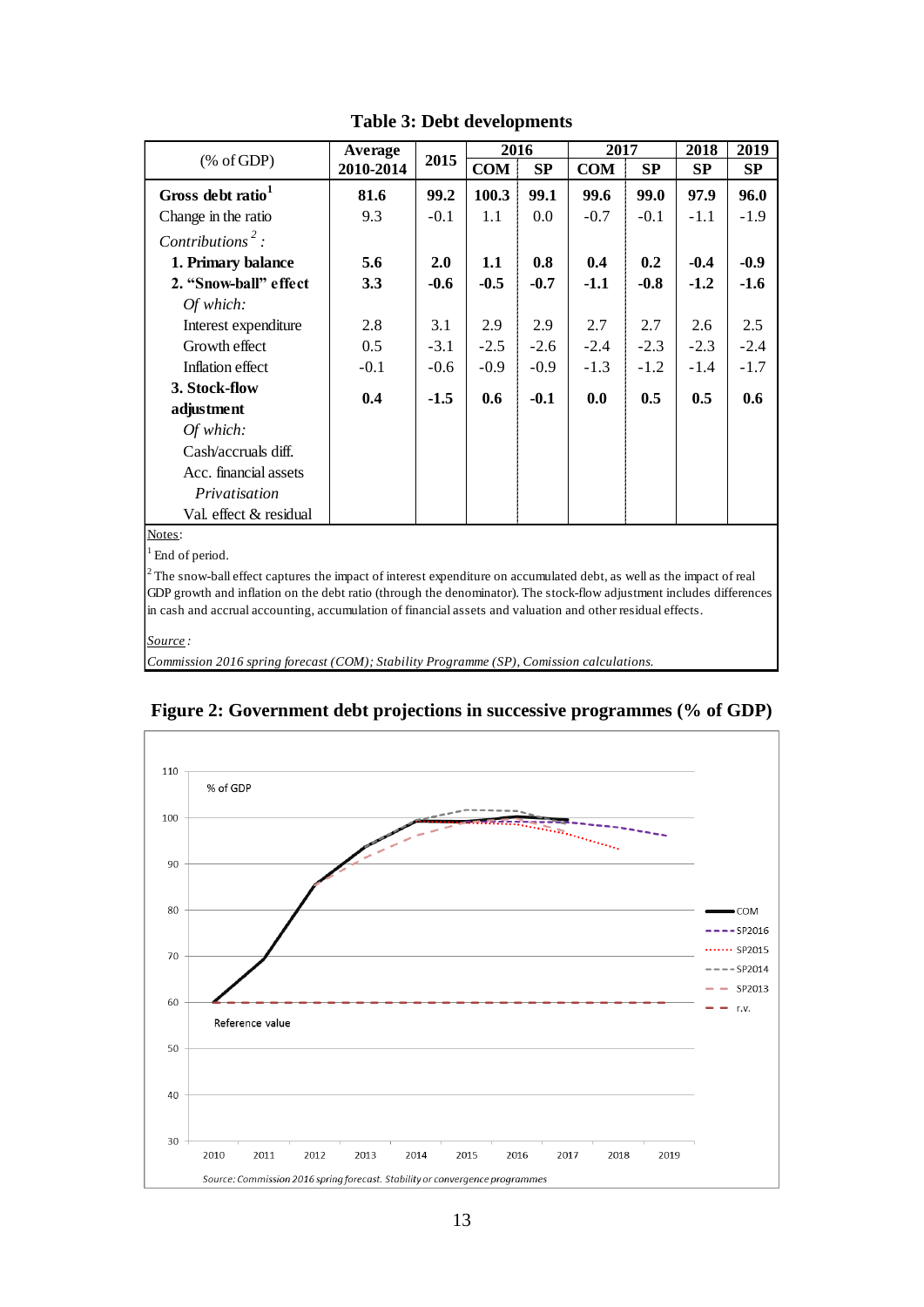# <span id="page-13-0"></span>**3.5. Risk assessment**

Based on the Commission 2016 spring forecast, there are risks to the achievement of the budgetary targets. Whereas the programme sees the headline deficit narrowing to 3.6% of GDP and 2.9% in 2016 and 2017, respectively, the Commission 2016 spring forecast projects that the headline deficit will reach 3.9% and 3.1% of GDP in the two respective years.

Risks mainly stem from uncertainty regarding the implementation of the spending cuts at central and regional level announced in March/April, as they remain largely unspecified, especially at regional level, require active involvement by different tiers of government and strict enforcement. There are also risks related to their continued implementation in 2017.

These risks are especially relevant given the track record of Spain in achieving its headline targets. In all years covered by the EDP recommendation, Spain missed its headline targets and in 2015 the slippage was particularly large, despite economic good times.

Risks to the debt ratio projection stem from risks to the budgetary target discussed above.

# <span id="page-13-1"></span>**4. COMPLIANCE WITH THE PROVISIONS OF THE STABILITY AND GROWTH PACT**

#### **Box 1. Council recommendations addressed to Spain and May 2016 Commission proposal for a CSR**

On 21 June 2013, the Council recommended Spain under Art. 126(7) of the Treaty to correct its excessive deficit by 2013. To this end, Spain should reach a headline deficit target of 6.5% of GDP in 2013, 5.8% of GDP in 2014, 4.2% of GDP in 2015, and 2.8% of GDP in 2016, which is consistent with an improvement of the structural balance of 1.1%, 0.8%, 0.8%, and 1.2% of GDP in the years 2013-2016 respectively, based on the Commission 2013 spring forecast extended to 2016. Spain was also recommended to: (a) implement the measures adopted in the 2013 budget plans at all levels of government and stand ready to take corrective action in case of deviations from budgetary plans; (b) reinforce the medium-term budgetary strategy with well-specified structural measures for the years 2014-2016 that are necessary to achieve the correction of the excessive deficit by 2016; (c) strengthen the effectiveness of the institutional framework by raising further the transparency in implementation of the Stability Law as well as by establishing an independent fiscal council to provide analysis, advice and monitor compliance of fiscal policy with national and EU fiscal rules; (d) undertake concrete steps to rein in the increasing structural deficit in the social security system; and, (e) give a greater emphasis to the growth friendliness of the consolidation, including by conducting systematic reviews of expenditure and the tax system. In addition, to ensure the success of the fiscal consolidation strategy, the Council highlighted the importance of backing the fiscal consolidation by comprehensive structural reforms, in line with the Council recommendations addressed to Spain in the context of the European Semester and the Macroeconomic Imbalances Procedure.

On 18 May 2016, in the context of the European Semester, the Commission issued a recommendation for a Council recommendation to Spain in the form of a CSR<sup>9</sup>. In the area of public finances, the Commission recommends calling Spain to ensure a durable correction of the excessive deficit by 2017, reducing the general government deficit to 3.7% of GDP in 2016 and to 2.5% of GDP in 2017, by taking the necessary structural measures and by using all windfall gains for deficit and debt reduction. This is consistent with an improvement in the structural balance of 0.25% of GDP in 2016 and of 0.5% of GDP in 2017. The Commission

<u>.</u>

COM (2016) 329 final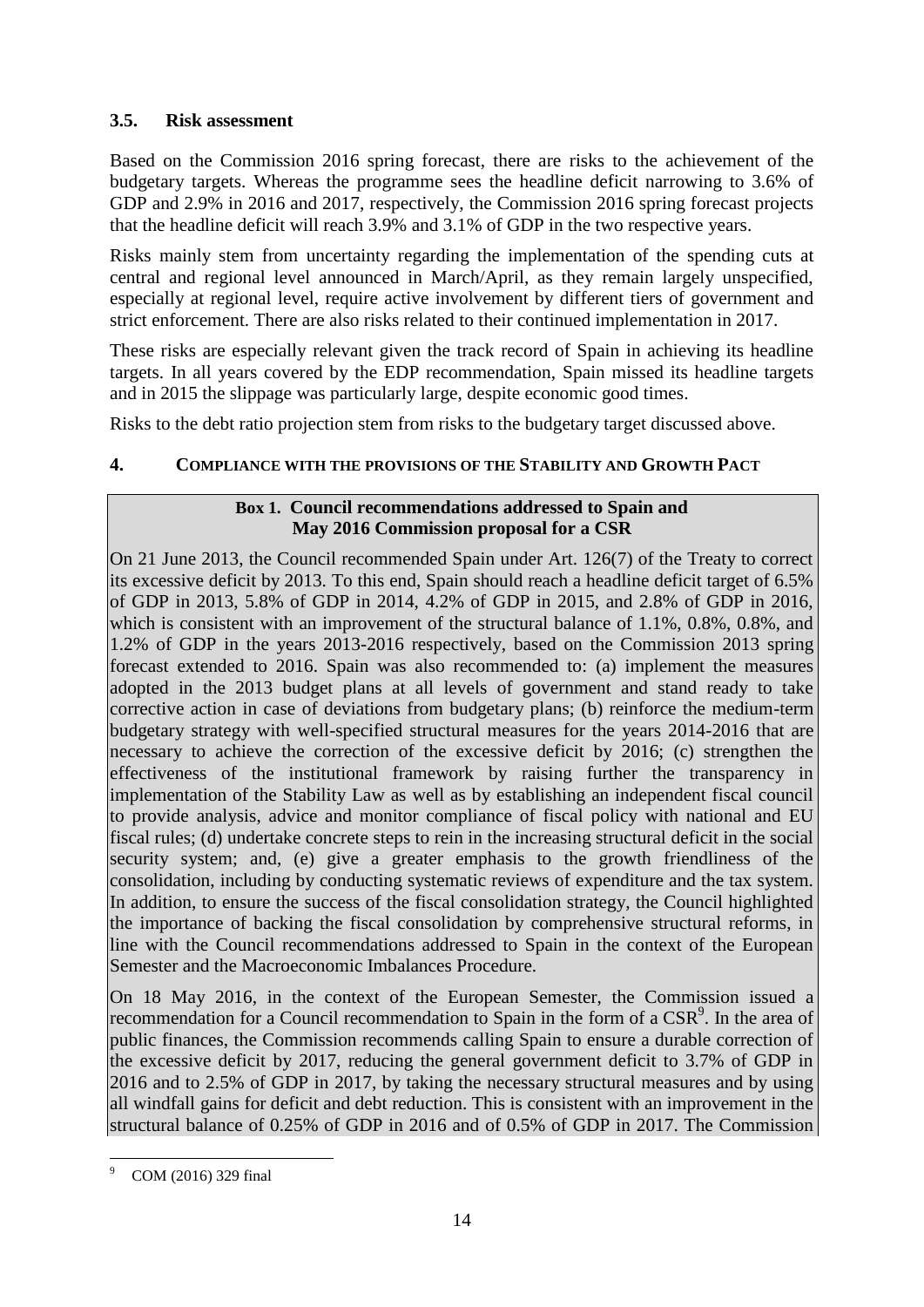also recommended to implement at all government levels the tools set out in the fiscal framework law and to enhance control mechanisms for public procurement and coordination of procurement policies across government levels. In line with its duty to monitor the implementation of the excessive deficit procedure under Article 126 of the Treaty, the Commission will come back to the assessment of the situation of Spain in early July

#### *Compliance with the June 2013 EDP recommendation*

As stated in Section 3.1, Spain did not fulfil the 4.2% EDP headline deficit target in 2015. In addition, while the June 2013 EDP recommendation required Spain to achieve an improvement in the structural balance of 0.8% of GDP in 2015, the Commission estimates based on the 2016 spring forecast point to a structural balance deterioration of 1% of GDP. In cumulative terms over 2013-2015, the unadjusted change in the structural balance stands at 0.6% of GDP, which is significantly below the cumulative recommended structural improvement of 2.7% of GDP. This warrants a careful analysis.

The adjusted change in the structural balance amounts to -0.7% of GDP in 2015, leading to a gap of 1.5% of GDP vis-à-vis the recommended structural improvement of 0.8% of GDP. In cumulative terms over 2013-2015, the adjusted change in the structural balance equals -0.2% of GDP, which is again well below the recommended cumulative structural improvement of 2.7% of GDP.

The fiscal effort based on the bottom-up method yields -0.5% of GDP in 2015, well below what is deemed necessary to comply with the EDP recommendation (1% of GDP), and to no effort over the 2013-2015 period, against a recommended cumulative fiscal effort of 3% of GDP.

For  $2016 - i.e.$  the deadline for the correction of the excessive deficit set out in the June 2013 recommendation  $-$  the headline deficit is forecast to reach 3.9%, well above the deficit reference value of the Treaty and the recommended deficit target of 2.8% of GDP. The unadjusted and adjusted changes in the structural balance are both projected to be -0.2% of GDP, further widening the gap vis-a-vis the recommended effort. Also based on the bottomup method, no fiscal effort is projected to be delivered by Spain in 2016, which implies falling significantly short of the 1.5% of GDP effort deemed necessary to achieve the target.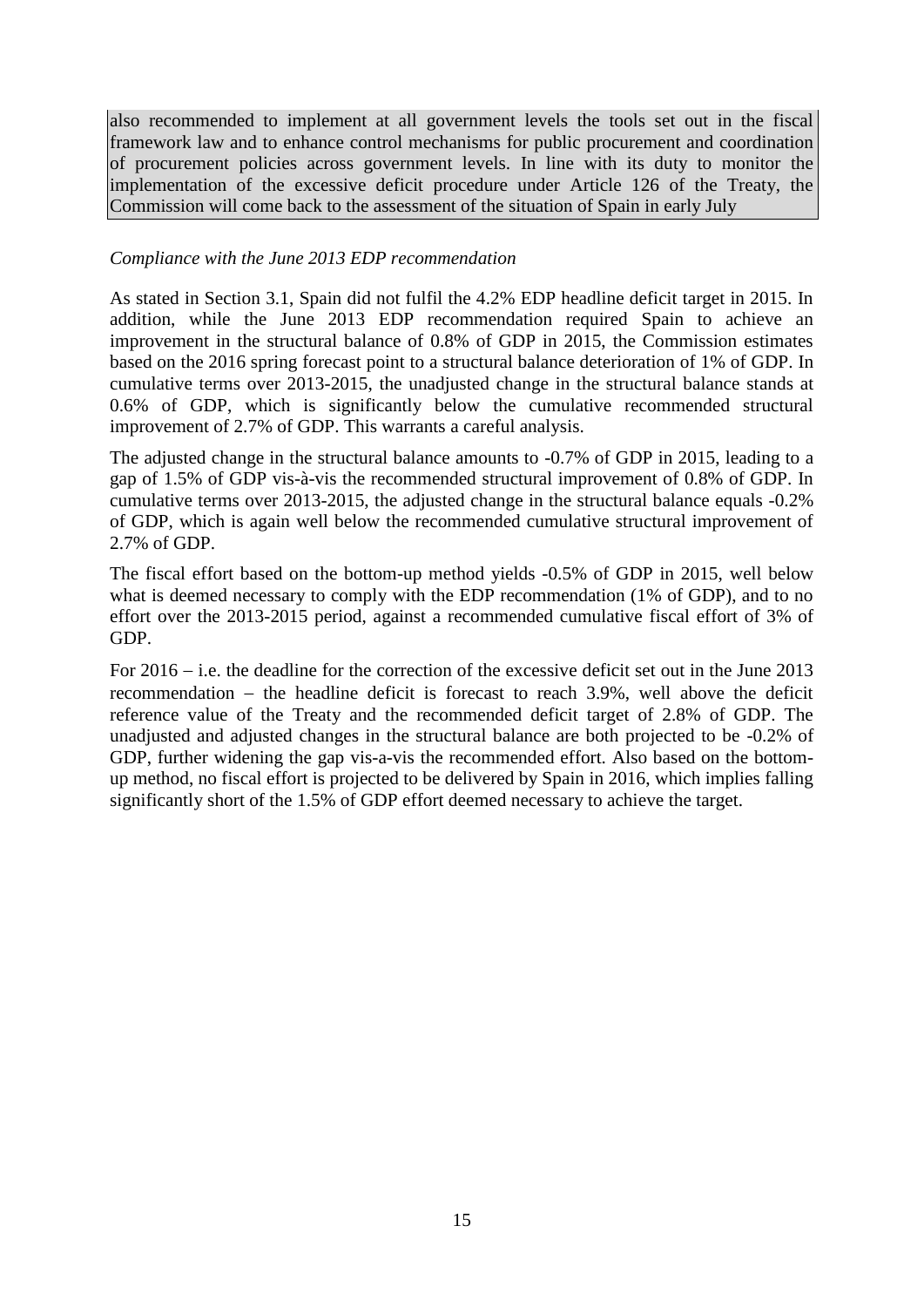|                                                                                                                                                                                                                                                                                                                 | 2015       |                          | 2016       |                          | 2017       |
|-----------------------------------------------------------------------------------------------------------------------------------------------------------------------------------------------------------------------------------------------------------------------------------------------------------------|------------|--------------------------|------------|--------------------------|------------|
| $(% \mathcal{L}_{0} \cap \mathcal{L}_{1})$ (% of GDP)                                                                                                                                                                                                                                                           | <b>COM</b> | SP                       | <b>COM</b> | SP                       | <b>COM</b> |
| <b>Headline balance</b>                                                                                                                                                                                                                                                                                         |            |                          |            |                          |            |
| Headline budget balance                                                                                                                                                                                                                                                                                         | $-5.1$     | $-3.6$                   | $-3.9$     | $-2.9$                   | $-3.1$     |
| EDP requirement on the budget balance                                                                                                                                                                                                                                                                           | $-4.2$     |                          | $-2.8$     |                          |            |
| Fiscal effort - change in the structural balance                                                                                                                                                                                                                                                                |            |                          |            |                          |            |
| Change in the structural balance <sup>1</sup>                                                                                                                                                                                                                                                                   | $-1.0$     | 0.2                      | $-0.2$     | 0.2                      | $-0.1$     |
| Cumulative change <sup>2</sup>                                                                                                                                                                                                                                                                                  | 0.6        | $-0.7$                   | $-1.1$     |                          |            |
| Required change from the EDP recommendation                                                                                                                                                                                                                                                                     | 0.8        |                          | 1.2        |                          |            |
| Cumulative required change from the EDP                                                                                                                                                                                                                                                                         | 2.7        |                          | 3.9        |                          |            |
| recommendation                                                                                                                                                                                                                                                                                                  |            |                          |            |                          |            |
| Fiscal effort - adjusted change in the structural balance                                                                                                                                                                                                                                                       |            |                          |            |                          |            |
| Adjusted change in the structural balance $3$                                                                                                                                                                                                                                                                   | $-0.7$     |                          | $-0.2$     |                          |            |
| of which:                                                                                                                                                                                                                                                                                                       |            |                          |            |                          |            |
| correction due to change in potential GDP                                                                                                                                                                                                                                                                       | $-1.0$     |                          | $-0.1$     |                          |            |
| estimation $(a)$                                                                                                                                                                                                                                                                                                |            |                          |            |                          |            |
| correction due to revenue windfalls/shortfalls $(\beta)$                                                                                                                                                                                                                                                        | $-0.3$     | $\overline{\phantom{a}}$ | 0.1        | $\overline{\phantom{a}}$ |            |
| Cumulative adjusted change <sup>2</sup>                                                                                                                                                                                                                                                                         | $-0.2$     |                          | $-1.3$     |                          |            |
| Required change from the EDP recommendation                                                                                                                                                                                                                                                                     | 0.8        |                          | 1.2        |                          |            |
| Cumulative required change from the EDP                                                                                                                                                                                                                                                                         | 2.7        | 3.9                      |            |                          |            |
| recommendation                                                                                                                                                                                                                                                                                                  |            |                          |            |                          |            |
| Fiscal effort - calculated on the basis of measures (bottom-up approach)                                                                                                                                                                                                                                        |            |                          |            |                          |            |
| Fiscal effort (bottom-up) <sup>4</sup>                                                                                                                                                                                                                                                                          | $-0.5$     |                          | 0.0        |                          |            |
| Cumulative fiscal effort (bottom-up) <sup>2</sup>                                                                                                                                                                                                                                                               | 0.0        | $\overline{\phantom{a}}$ | 0.0        | $\overline{a}$           |            |
| Requirement from the EDP recommendation                                                                                                                                                                                                                                                                         | $1.0\,$    |                          | 1.5        |                          |            |
| Cumulative requirement from the EDP recommendation                                                                                                                                                                                                                                                              | 3.0        |                          | 4.5        |                          |            |
| <b>Notes</b>                                                                                                                                                                                                                                                                                                    |            |                          |            |                          |            |
| <sup>1</sup> Structural balance = cyclically-adjusted government balance excluding one-off measures. Structural balance based on programme is<br>recalculated by Commission on the basis of the programme scenario using the commonly agreed methodology. Change compared to<br>$t-1$ .                         |            |                          |            |                          |            |
| $2$ Cumulated since the latest EDP recommendation.                                                                                                                                                                                                                                                              |            |                          |            |                          |            |
| 3 Change in the structural balance corrected for unanticipated revenue windfalls/shortfalls and changes in potential growth<br>compared to the scenario underpinning the EDP recommendations.                                                                                                                   |            |                          |            |                          |            |
| <sup>4</sup> The estimated budgetary impact of the additional fiscal effort delivered on the basis of the discretionary revenue measures and the<br>expenditure developments under the control of the government between the baseline scenario underpinning the EDP<br>recommendation and the current forecast. |            |                          |            |                          |            |

# **Table 4: Compliance with the requirements of the corrective arm**

*Source :*

*Stability Programme (SP); Commission 2016 spring forecasts (COM); Commission calculations.*

# *Consistency with the May 2016 fiscal country-specific recommendation*

On 18 May 2016, in the context of the European Semester, the Commission recommended to the Council to call on Spain to correct its excessive deficit by 2017.

For 2016, the deficit ceiling of 3.7% of GDP set out in the Commission fiscal CSR is slightly above the 3.6% of GDP deficit envisaged in the programme. The recommended structural effort of 0.25% of GDP is broadly in line with the narrowing of the structural deficit (as recalculated by the Commission following the commonly agreed methodology) by 0.2% of GDP that is planned in the programme. Therefore, based on the programme, the intermediary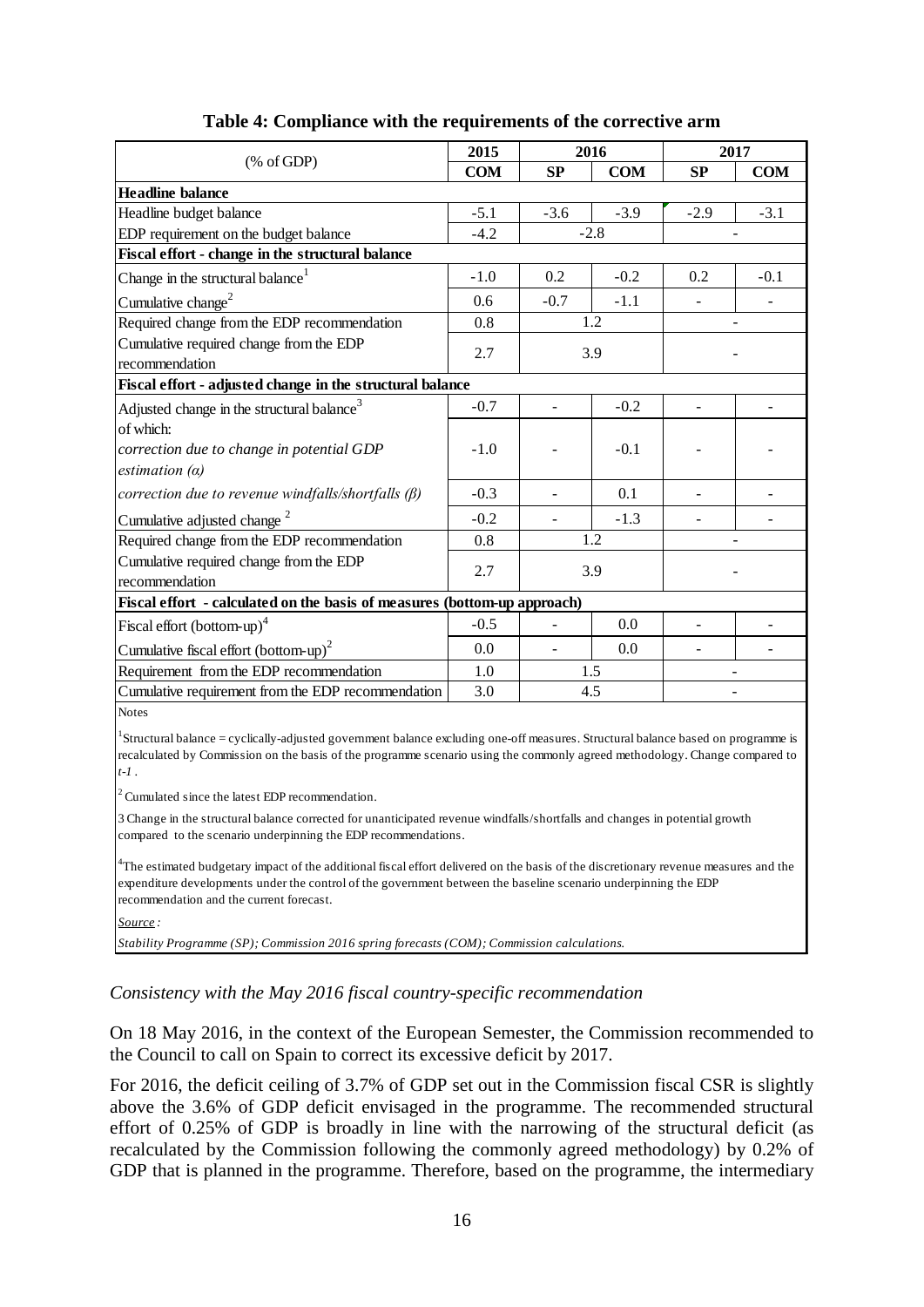targets for 2016 that are set out in the May 2016 Commission fiscal CSR appear within reach. By contrast, the deficit projection of 3.9% of GDP in 2016 in the Commission 2016 spring forecast and the resulting deterioration of the structural balance by 0.2% of GDP imply that further measures will need to be taken in 2016 to achieve the targets in the Commission fiscal CSR.

**Table 5: Consistency with the May 2016 fiscal country-specific recommendation** 

|                                                           | 2015       |        | 2016       | 2017      |            |  |
|-----------------------------------------------------------|------------|--------|------------|-----------|------------|--|
| $(\% \text{ of GDP})$                                     | <b>COM</b> | SP     | <b>COM</b> | <b>SP</b> | <b>COM</b> |  |
| <b>Headline balance</b>                                   |            |        |            |           |            |  |
| Headline budget balance                                   | $-5.1$     | $-3.6$ | $-3.9$     | $-2.9$    | $-3.1$     |  |
| May 2016 fiscal CSR on the budget balance                 |            |        | $-3.7$     |           | $-2.5$     |  |
| Fiscal effort - change in the structural balance          |            |        |            |           |            |  |
| Change in the structural balance <sup>1</sup>             | $-1.0$     | 0.2    | $-0.2$     | 0.2       | $-0.1$     |  |
| Cumulative change <sup>2</sup>                            |            | 0.2    | $-0.2$     | 0.4       | $-0.3$     |  |
| Required change from the May 2016 fiscal CSR              |            |        | 0.25       |           | 0.5        |  |
| Cumulative required change from the EDP<br>recommendation |            | 0.25   |            | 0.75      |            |  |
| <b>Notes</b>                                              |            |        |            |           |            |  |

 $1$ Structural balance = cyclically-adjusted government balance excluding one-off measures. Structural balance based on programme is recalculated by Commission on the basis of the programme scenario using the commonly agreed methodology. Change compared to t-1.<br><sup>2</sup> Cumulated since the latest EDP recommendation. *t-1* .

*Source :*

*Stability Programme (SP); Commission 2016 spring forecasts (COM); Commission calculations.*

For 2017, both the programme and the Commission forecast point to a headline deficit above the target set in the Commission fiscal CSR. Similarly, the change in the structural balance is projected to fall short of the effort of 0.5% of GDP set out in the Commission fiscal CSR. The gap vis-à-vis the targets in the Commission fiscal CSR for 2017 is larger according to the Commission 2016 spring forecast.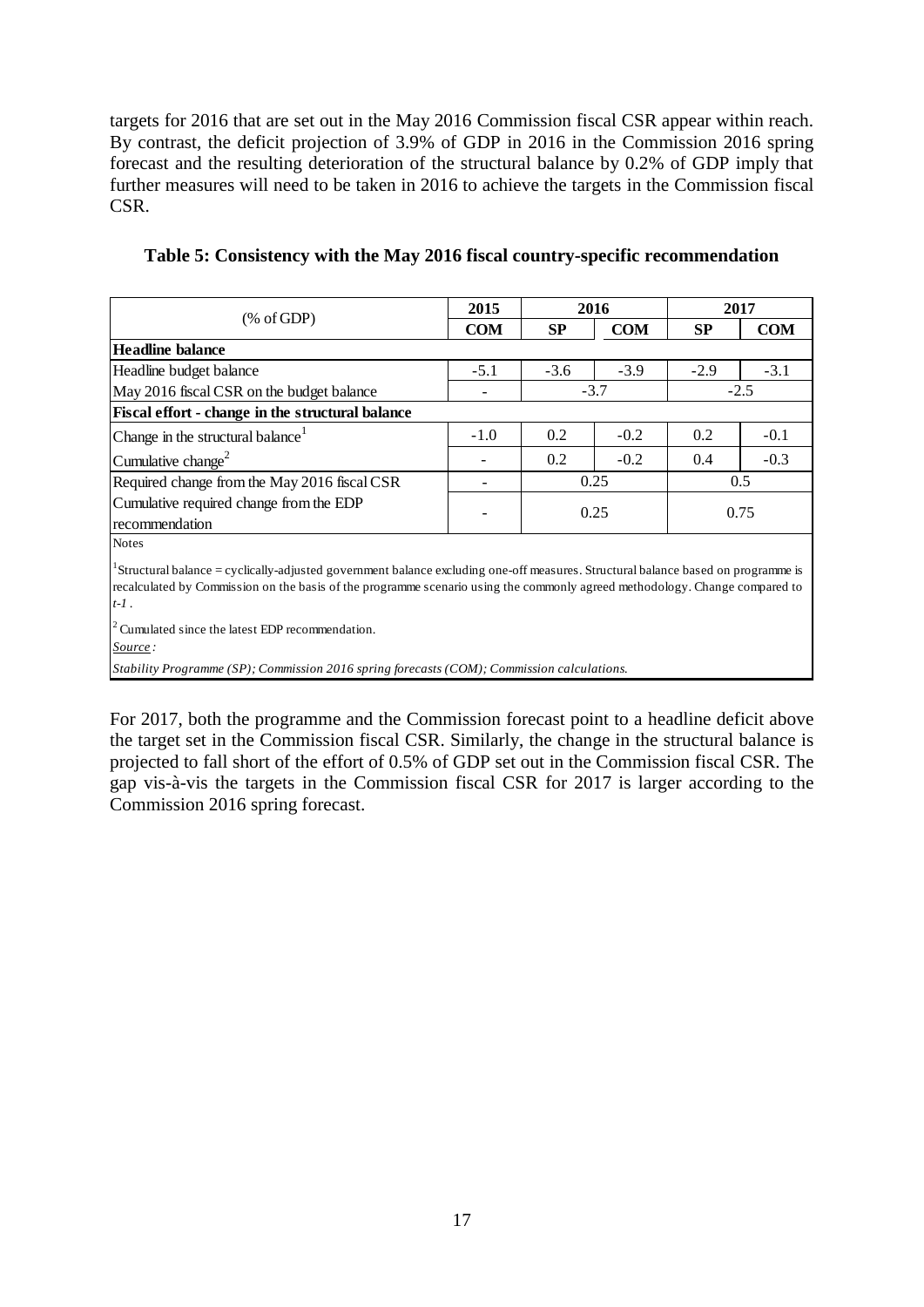# <span id="page-17-0"></span>**5. FISCAL SUSTAINABILITY<sup>10</sup>**

Spain does not appear to face fiscal sustainability risks in the short  $\text{run}^{11}$ .

Based on the Commission 2016 spring forecast and a no-policy-change scenario beyond the forecast horizon, government debt, at 99.2% of GDP in 2015, is expected to decrease to 98.5% in 2026, thus remaining above the 60% of GDP Treaty reference value. Over this horizon, government debt is projected to peak in 2020 at more than 101% of GDP. This points to high risks for the country from debt sustainability analysis in the medium term. The full implementation of the Stability Programme would nonetheless put debt on a faster decreasing path by 2026, although remaining above the 60% of GDP reference value in 2026.

The medium-term fiscal sustainability risk indicator S1 is at 3.4 pps. of GDP, primarily related to the high level of government debt and the initial budgetary position contributing with 3.0 and 1.4 pps. of GDP, respectively, thus indicating high risks in the medium term. The full implementation of the Stability Programme would put the sustainability risk indicator S1 at 3.5 pps. of GDP, leading to similar medium-term risk. Overall, risks to fiscal sustainability over the medium term are, therefore, high. Fully implementing the fiscal plans in the Stability Programme would leave those risks fairly unchanged.

The long-term fiscal sustainability risk indicator S2 (which shows the adjustment effort needed to ensure that the debt-to-GDP ratio is not on an ever-increasing path) is at 0.8 pps. of GDP. In the long-term, Spain therefore appears to face low fiscal sustainability risks, primarily related to pensions and other expenditure projections (contributing with -0.7 pp. of GDP and  $-1.8$  pps. of GDP, respectively) partly offsetting the negative impact of the initial budgetary position and projections for health care and long-term care (contributing with 1.5 pps., 0.8 pp. and 1.1 pps. of GDP, respectively). Full implementation of the programme would leave the S2 indicator at 0.8 pp. of GDP, confirming the low long-term risk.

The 2013 pension reform will help to contain pressure on expenditure in the long term. The reform revised the indexation of pensions and introduced, as from 2019, the so-called sustainability factor, which is an automatic adjustment of future retirees' new pensions to take account of changes in life expectancy. In December 2015, based on the pension reform, the government adopted the minimum nominal increase of pensions of 0.25 % for 2016.

 $10$ The analysis in this section includes the new long-term budgetary projections of age-related expenditure (pension, health care, long-term care, education and unemployment benefits) from the 2015 Ageing Report published on 12 May. It therefore updates the assessment made in the Country Reports published on 26 February. See [http://ec.europa.eu/economy\\_finance/publications/european\\_economy/2015/ee3\\_en.htm](http://ec.europa.eu/economy_finance/publications/european_economy/2015/ee3_en.htm) and http://ec.europa.eu/europe2020/making-it-happen/country-specific-recommendations/index\_en.htm.

<sup>11</sup> This conclusion is based on the short-term fiscal sustainability risk indicator S0, which incorporates 14 fiscal and 14 financial-competitiveness variables. The fiscal and financial-competitiveness sub-indexes (reported in table 5) are based on the two sub-groups of variables respectively. For sustainability risks arising from the individual variables, by country, see the Commission's Fiscal Sustainability Report 2015 (page 67).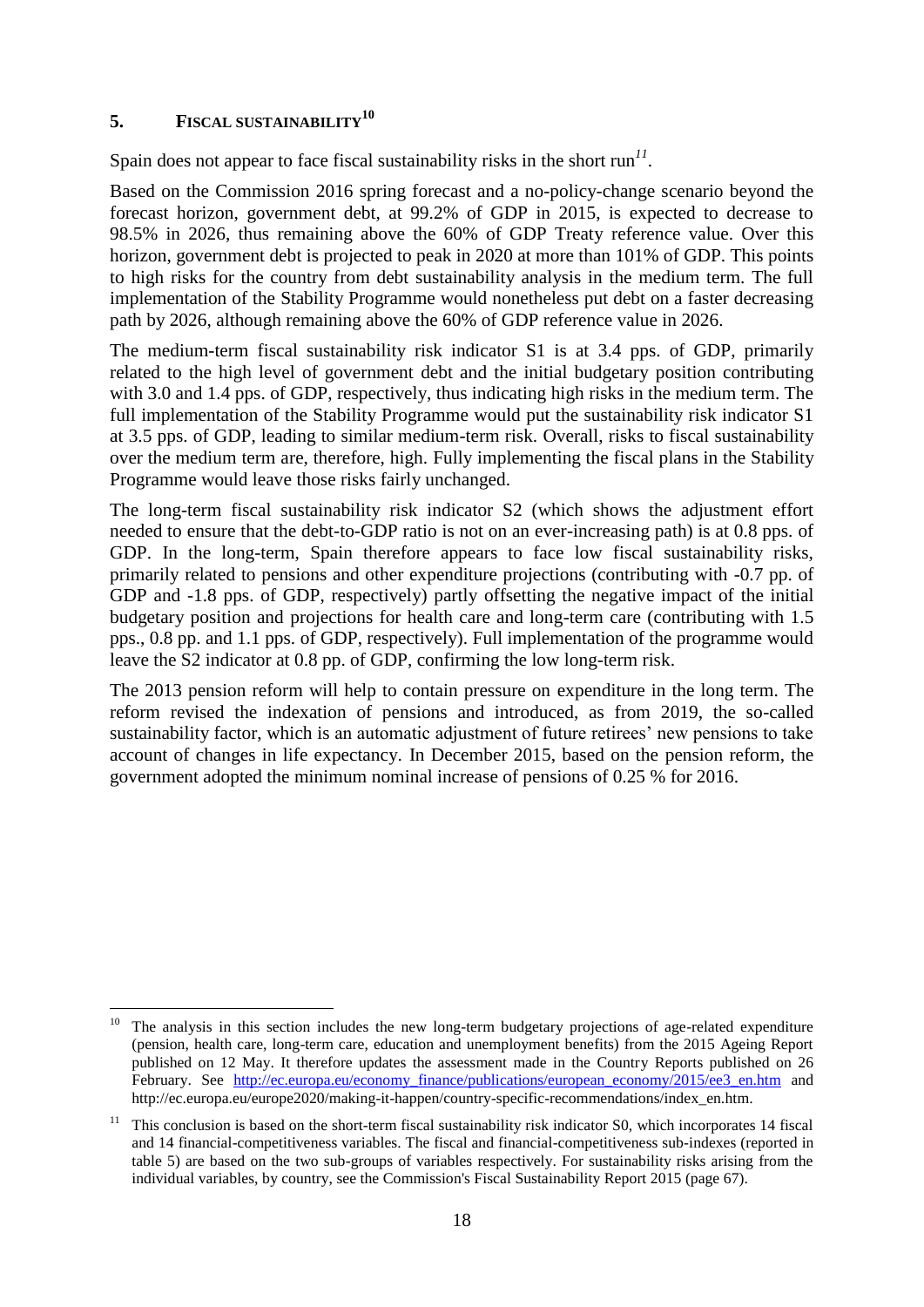| Time horizon                                                                                                                                                                                                                                                                                                                                                                                                                                                                                                                                                                                                                                                                                                                                                                                                                                                                                                                                                                                                                                                                                                                                                                                                                                                                                                                                                                                                                                                                                                                                                                                                                                                                                                                                                                                                                                                                                                                                                                                                                                                                         |                                             |          |                 | <b>No-policy Change</b><br>Scenario | <b>Stability / Convergence</b><br><b>Programme Scenario</b> |                 |
|--------------------------------------------------------------------------------------------------------------------------------------------------------------------------------------------------------------------------------------------------------------------------------------------------------------------------------------------------------------------------------------------------------------------------------------------------------------------------------------------------------------------------------------------------------------------------------------------------------------------------------------------------------------------------------------------------------------------------------------------------------------------------------------------------------------------------------------------------------------------------------------------------------------------------------------------------------------------------------------------------------------------------------------------------------------------------------------------------------------------------------------------------------------------------------------------------------------------------------------------------------------------------------------------------------------------------------------------------------------------------------------------------------------------------------------------------------------------------------------------------------------------------------------------------------------------------------------------------------------------------------------------------------------------------------------------------------------------------------------------------------------------------------------------------------------------------------------------------------------------------------------------------------------------------------------------------------------------------------------------------------------------------------------------------------------------------------------|---------------------------------------------|----------|-----------------|-------------------------------------|-------------------------------------------------------------|-----------------|
| <b>Short Term</b>                                                                                                                                                                                                                                                                                                                                                                                                                                                                                                                                                                                                                                                                                                                                                                                                                                                                                                                                                                                                                                                                                                                                                                                                                                                                                                                                                                                                                                                                                                                                                                                                                                                                                                                                                                                                                                                                                                                                                                                                                                                                    |                                             |          | <b>LOW</b> risk |                                     |                                                             |                 |
| S0 indicator <sup>[1]</sup>                                                                                                                                                                                                                                                                                                                                                                                                                                                                                                                                                                                                                                                                                                                                                                                                                                                                                                                                                                                                                                                                                                                                                                                                                                                                                                                                                                                                                                                                                                                                                                                                                                                                                                                                                                                                                                                                                                                                                                                                                                                          |                                             |          |                 | 0.2                                 |                                                             |                 |
|                                                                                                                                                                                                                                                                                                                                                                                                                                                                                                                                                                                                                                                                                                                                                                                                                                                                                                                                                                                                                                                                                                                                                                                                                                                                                                                                                                                                                                                                                                                                                                                                                                                                                                                                                                                                                                                                                                                                                                                                                                                                                      | Fiscal subindex (2015)                      |          | 0.3             | LOW risk                            |                                                             |                 |
|                                                                                                                                                                                                                                                                                                                                                                                                                                                                                                                                                                                                                                                                                                                                                                                                                                                                                                                                                                                                                                                                                                                                                                                                                                                                                                                                                                                                                                                                                                                                                                                                                                                                                                                                                                                                                                                                                                                                                                                                                                                                                      | Financial & competitiveness subindex (2015) |          | 0.2             | LOW risk                            |                                                             |                 |
| <b>Medium Term</b>                                                                                                                                                                                                                                                                                                                                                                                                                                                                                                                                                                                                                                                                                                                                                                                                                                                                                                                                                                                                                                                                                                                                                                                                                                                                                                                                                                                                                                                                                                                                                                                                                                                                                                                                                                                                                                                                                                                                                                                                                                                                   |                                             |          |                 | <b>HIGH risk</b>                    |                                                             |                 |
| $DSA^{[2]}$                                                                                                                                                                                                                                                                                                                                                                                                                                                                                                                                                                                                                                                                                                                                                                                                                                                                                                                                                                                                                                                                                                                                                                                                                                                                                                                                                                                                                                                                                                                                                                                                                                                                                                                                                                                                                                                                                                                                                                                                                                                                          |                                             |          |                 | HIGH risk                           |                                                             |                 |
| S1 indicator <sup>[3]</sup>                                                                                                                                                                                                                                                                                                                                                                                                                                                                                                                                                                                                                                                                                                                                                                                                                                                                                                                                                                                                                                                                                                                                                                                                                                                                                                                                                                                                                                                                                                                                                                                                                                                                                                                                                                                                                                                                                                                                                                                                                                                          |                                             |          | 3.4             | <b>HIGH risk</b>                    | 3.5                                                         | HIGH risk       |
|                                                                                                                                                                                                                                                                                                                                                                                                                                                                                                                                                                                                                                                                                                                                                                                                                                                                                                                                                                                                                                                                                                                                                                                                                                                                                                                                                                                                                                                                                                                                                                                                                                                                                                                                                                                                                                                                                                                                                                                                                                                                                      | of which                                    |          |                 |                                     |                                                             |                 |
|                                                                                                                                                                                                                                                                                                                                                                                                                                                                                                                                                                                                                                                                                                                                                                                                                                                                                                                                                                                                                                                                                                                                                                                                                                                                                                                                                                                                                                                                                                                                                                                                                                                                                                                                                                                                                                                                                                                                                                                                                                                                                      | IBP                                         |          |                 | 1.4                                 | 1.2                                                         |                 |
|                                                                                                                                                                                                                                                                                                                                                                                                                                                                                                                                                                                                                                                                                                                                                                                                                                                                                                                                                                                                                                                                                                                                                                                                                                                                                                                                                                                                                                                                                                                                                                                                                                                                                                                                                                                                                                                                                                                                                                                                                                                                                      | Debt Requirement                            |          |                 | 3.0                                 | 3.2                                                         |                 |
|                                                                                                                                                                                                                                                                                                                                                                                                                                                                                                                                                                                                                                                                                                                                                                                                                                                                                                                                                                                                                                                                                                                                                                                                                                                                                                                                                                                                                                                                                                                                                                                                                                                                                                                                                                                                                                                                                                                                                                                                                                                                                      | CoA                                         |          |                 | $-1.0$                              | $-0.9$                                                      |                 |
| <b>Long Term</b>                                                                                                                                                                                                                                                                                                                                                                                                                                                                                                                                                                                                                                                                                                                                                                                                                                                                                                                                                                                                                                                                                                                                                                                                                                                                                                                                                                                                                                                                                                                                                                                                                                                                                                                                                                                                                                                                                                                                                                                                                                                                     |                                             |          |                 | <b>LOW</b> risk                     |                                                             | <b>LOW</b> risk |
| S2 indicator <sup>[4]</sup>                                                                                                                                                                                                                                                                                                                                                                                                                                                                                                                                                                                                                                                                                                                                                                                                                                                                                                                                                                                                                                                                                                                                                                                                                                                                                                                                                                                                                                                                                                                                                                                                                                                                                                                                                                                                                                                                                                                                                                                                                                                          |                                             |          |                 | 0.8                                 | 0.8                                                         |                 |
|                                                                                                                                                                                                                                                                                                                                                                                                                                                                                                                                                                                                                                                                                                                                                                                                                                                                                                                                                                                                                                                                                                                                                                                                                                                                                                                                                                                                                                                                                                                                                                                                                                                                                                                                                                                                                                                                                                                                                                                                                                                                                      | of which                                    |          |                 |                                     |                                                             |                 |
|                                                                                                                                                                                                                                                                                                                                                                                                                                                                                                                                                                                                                                                                                                                                                                                                                                                                                                                                                                                                                                                                                                                                                                                                                                                                                                                                                                                                                                                                                                                                                                                                                                                                                                                                                                                                                                                                                                                                                                                                                                                                                      | <b>IBP</b>                                  |          | 1.5             |                                     | 1.2                                                         |                 |
|                                                                                                                                                                                                                                                                                                                                                                                                                                                                                                                                                                                                                                                                                                                                                                                                                                                                                                                                                                                                                                                                                                                                                                                                                                                                                                                                                                                                                                                                                                                                                                                                                                                                                                                                                                                                                                                                                                                                                                                                                                                                                      | CoA                                         |          | $-0.7$          |                                     | $-0.4$                                                      |                 |
|                                                                                                                                                                                                                                                                                                                                                                                                                                                                                                                                                                                                                                                                                                                                                                                                                                                                                                                                                                                                                                                                                                                                                                                                                                                                                                                                                                                                                                                                                                                                                                                                                                                                                                                                                                                                                                                                                                                                                                                                                                                                                      | of which                                    |          |                 |                                     |                                                             |                 |
|                                                                                                                                                                                                                                                                                                                                                                                                                                                                                                                                                                                                                                                                                                                                                                                                                                                                                                                                                                                                                                                                                                                                                                                                                                                                                                                                                                                                                                                                                                                                                                                                                                                                                                                                                                                                                                                                                                                                                                                                                                                                                      |                                             | Pensions |                 | $-0.7$                              | $-0.6$                                                      |                 |
|                                                                                                                                                                                                                                                                                                                                                                                                                                                                                                                                                                                                                                                                                                                                                                                                                                                                                                                                                                                                                                                                                                                                                                                                                                                                                                                                                                                                                                                                                                                                                                                                                                                                                                                                                                                                                                                                                                                                                                                                                                                                                      |                                             | нc       |                 | 0.8                                 |                                                             | 0.8             |
|                                                                                                                                                                                                                                                                                                                                                                                                                                                                                                                                                                                                                                                                                                                                                                                                                                                                                                                                                                                                                                                                                                                                                                                                                                                                                                                                                                                                                                                                                                                                                                                                                                                                                                                                                                                                                                                                                                                                                                                                                                                                                      |                                             | LTC      |                 | 1.1                                 | 1.1                                                         |                 |
|                                                                                                                                                                                                                                                                                                                                                                                                                                                                                                                                                                                                                                                                                                                                                                                                                                                                                                                                                                                                                                                                                                                                                                                                                                                                                                                                                                                                                                                                                                                                                                                                                                                                                                                                                                                                                                                                                                                                                                                                                                                                                      |                                             | Other    |                 | $-1.8$                              | $-1.6$                                                      |                 |
| Source: Commission services; 2016 stability/convergence programme.<br>Note: the 'no-policy-change' scenario depicts the sustainability gap under the assumption that the structural primary balance position<br>evolves according to the Commissions' spring 2016 forecast until 2017. The 'stability/convergence programme' scenario depicts the<br>sustainability gap under the assumption that the budgetary plans in the programme are fully implemented over the period covered by the<br>programme. Age-related expenditure as given in the 2015 Ageing Report.                                                                                                                                                                                                                                                                                                                                                                                                                                                                                                                                                                                                                                                                                                                                                                                                                                                                                                                                                                                                                                                                                                                                                                                                                                                                                                                                                                                                                                                                                                                |                                             |          |                 |                                     |                                                             |                 |
| [1] The S0 indicator reflects up to date evidence on the role played by fiscal and financial-competitiveness variables in creating potential<br>fiscal risks. It should be stressed that the methodology for the S0 indicator is fundamentally different from the S1 and S2 indicators. S0 is<br>not a quantification of the required fiscal adjustment effort like the S1 and S2 indicators, but a composite indicator which estimates the<br>extent to which there might be a risk for fiscal stress in the short-term. The critical threshold for the overall S0 indicator is 0.43. For the<br>fiscal and the financial-competitiveness sub-indexes, thresholds are respectively at 0.35 and 0.45.<br>[2] Debt Sustainability Analysis (DSA) is performed around the no fiscal policy change scenario in a manner that tests the response of                                                                                                                                                                                                                                                                                                                                                                                                                                                                                                                                                                                                                                                                                                                                                                                                                                                                                                                                                                                                                                                                                                                                                                                                                                      |                                             |          |                 |                                     |                                                             |                 |
| this scenario to different shocks presented as sensitivity tests and stochastic projections. See Fiscal Sustainability Report 2015.                                                                                                                                                                                                                                                                                                                                                                                                                                                                                                                                                                                                                                                                                                                                                                                                                                                                                                                                                                                                                                                                                                                                                                                                                                                                                                                                                                                                                                                                                                                                                                                                                                                                                                                                                                                                                                                                                                                                                  |                                             |          |                 |                                     |                                                             |                 |
| [3] The medium-term sustainability gap (S1) indicator shows the upfront adjustment effort required, in terms of a steady adjustment in<br>the structural primary balance to be introduced over the five years after the forecast horizon, and then sustained, to bring debt ratios to<br>60% of GDP in 2030, including financing for any additional expenditure until the target date, arising from an ageing population. The<br>following thresholds were used to assess the scale of the sustainability challenge: (i) if the S1 value is less than zero, the country is<br>assigned low risk; (ii) if a structural adjustment in the primary balance of up to 0.5 p.p. of GDP per year for five years after the last year<br>covered by the spring 2015 forecast (year 2017) is required (indicating an cumulated adjustment of 2.5 pp.), it is assigned medium risk;<br>and, (iii) if it is greater than 2.5 (meaning a structural adjustment of more than 0.5 p.p. of GDP per year is necessary), it is assigned high<br>risk.<br>[4] The long-term sustainability gap (S2) indicator shows the immediate and permanent adjustment required to satisfy an inter-temporal<br>budgetary constraint, including the costs of ageing. The S2 indicator has two components: i) the initial budgetary position (IBP) which<br>gives the gap to the debt stabilising primary balance; and ii) the additional adjustment required due to the costs of ageing. The main<br>assumption used in the derivation of S2 is that in an infinite horizon, the growth in the debt ratio is bounded by the interest rate<br>differential (i.e. the difference between the nominal interest and the real growth rates); thereby not necessarily implying that the debt ratio<br>will fall below the EU Treaty 60% debt threshold. The following thresholds for the S2 indicator were used: (i) if the value of S2 is lower<br>than 2, the country is assigned low risk; (ii) if it is between 2 and 6, it is assigned medium risk; and, (iii) if it is greater than 6, it is<br>assigned high risk. |                                             |          |                 |                                     |                                                             |                 |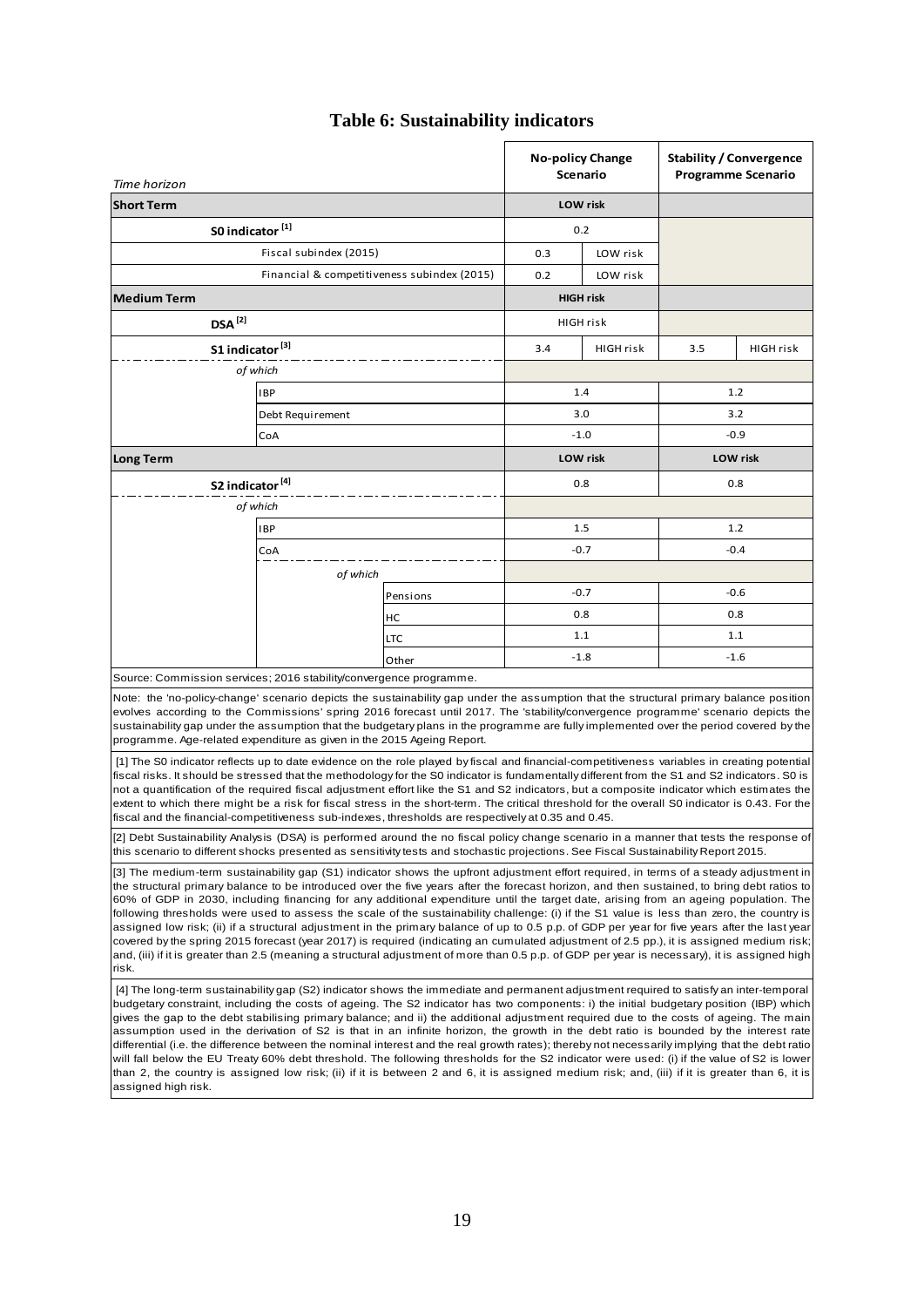#### <span id="page-19-0"></span>**6. FISCAL FRAMEWORK**

Since  $2011$ ,<sup>12</sup> Spain's fiscal framework has been strengthened with, among other things, a structural balanced budget target, a limit to the public debt-to-GDP ratio equal to the reference value laid down in the European regulations, as well as an adjustment path towards both objectives. Other changes include the definition of annual headline deficit and public debt targets and a spending rule for each general government subsector, together with preventive and corrective provisions to ensure their compliance. This section reviews the Stability Programme's compliance with domestic fiscal rules, drawing upon assessments made by AIReF, $^{13}$  Spain's independent fiscal institution, and the Ministry of Finance.<sup>14</sup>

# *Compliance with the domestic deficit targets*

The large deviation of the general government deficit in 2015 from the EDP target reflects deviations from the deficit targets set for each level of government. Slippages were concentrated at the regional level, where on average, the deficit turned out 0.9% of GDP higher than the targeted 0.7% of GDP, and the social security system, which recorded a deficit of 1.3% of GDP, 0.7% of GDP above its target. Despite this, in 2015, no preventive (nor corrective) measures set out in Spain's Stability law have been applied by the Ministry of Finance to regions at risk of non-compliance with the 2015 fiscal targets. By contrast, the central and local governments over-performed their respective targets by a total of 0.6% of GDP (Table 7).

|                                                                |        | 2015    |           | 2016     |
|----------------------------------------------------------------|--------|---------|-----------|----------|
|                                                                | Target | Outcome | Deviation | Target   |
| Public deficit outcome (% of GDP)                              |        |         |           |          |
| General Government                                             | $-4.2$ | $-5.1$  | $-0.9$    | $-3.6$   |
| 1. Central Administration                                      | $-2.9$ | $-2.6$  | 0.3       | $-1.8$   |
| 2. Autonomous Communities                                      | $-0.7$ | $-1.7$  | $-1.0$    | $-0.7$   |
| 3. Local Authorities                                           | 0      | 0.4     | 0.4       | $\Omega$ |
| 4. Social Security                                             | $-0.6$ | $-1.3$  | $-0.7$    | $-1.1$   |
| Public debt targets (% of GDP)                                 |        |         |           |          |
| General government                                             | 101.7  | 99.2    | 2.5       | 99       |
| 1. Central Administration and social security                  | 76.3   | 71.7    | 4.6       | 71.7     |
| 2. Autonomous Communities                                      | 21.5   | 24.2    | $-2.7$    | 24.2     |
| 3. Local Authorities                                           | 3.9    | 3.3     | 0.6       | 3.1      |
| Expenditure rule outcome (i.e., % change in eligible spending) |        |         |           |          |
| 1. Central Administration                                      | 1.3    | 5.5     | $-4.2$    | 1.8      |
| 2. Autonomous Communities                                      | 1.3    | 4.4     | $-3.1$    | 1.8      |
| 3. Local Authorities                                           | 1.3    | 1.7     | $-0.4$    | 1.8      |
| Source: IGAE (Ministry of Finance)                             |        |         |           |          |

#### **Table 7: General government deficit, debt and spending rule targets for 2015 and 2016**

Compared with last year's Stability Programme, the 2016 domestic deficit targets for the general government subsectors have been revised, with the exception of local governments. The central government faces a more demanding target (-1.8% of GDP, vs. -2.2%), which, however, falls within the range of possible deficit outcomes estimated by AIReF. Conversely,

1

 $12$  The strengthening of Spain's fiscal framework follows the amendments made to Article 135 of the Spanish Constitution and the enactment of Spain's Stability Law, which implements it.

<sup>&</sup>lt;sup>13</sup> See AIReF's report on the 2016 Stability Programme.

See Spain's Ministry of Finance April 2016 report on compliance with the 2015 deficit, debt and spending rule domestic targets.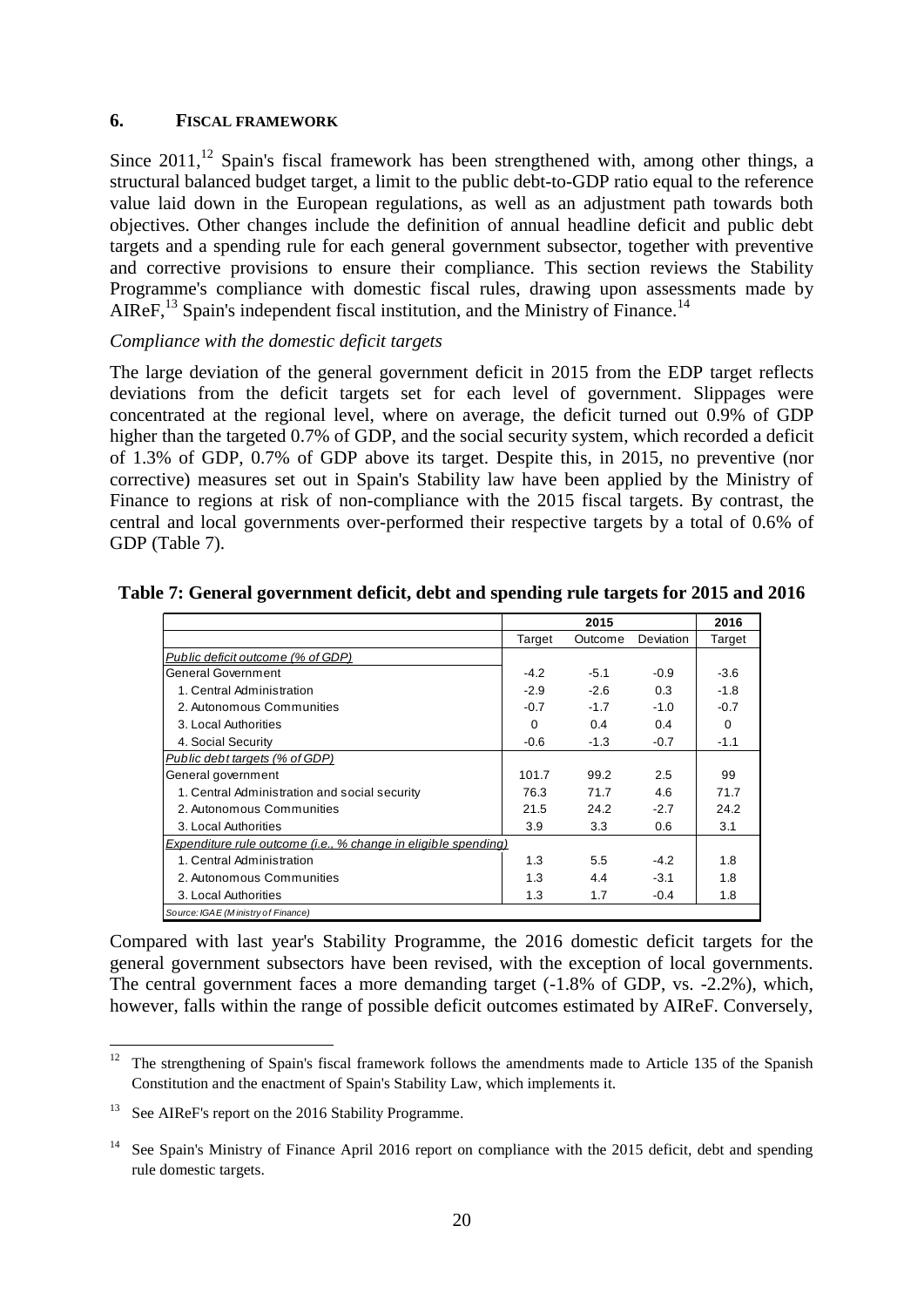the targets for regional governments and social security have become less demanding, at -0.7% and -1.1% of GDP, respectively (compared with -0.3% each in the 2015 Stability Programme). Based on AIReF's assessment, regional governments could reach the revised target, conditional upon the full implementation of consolidation measures announced in response to the March 2016 recommendation. However, AIReF also advised against the practice of setting the same deficit target for all regional governments, as it could be too demanding for some and too unambitious for others. Finally, the social security's new deficit target is outside the range of likely deficit outcomes estimated by AIReF.

Spain's Stability law also prescribes a path for the structural adjustment, whereby the general government structural deficit must drop by at least 0.8% of GDP per year until it reaches a balanced position, by 2020 at the latest, unless Spain is placed under the EDP. In that case, the required structural adjustment is adjusted to the terms thereof. Section 4 has already provided an assessment of the structural adjustment in light of the June 2013 EDP recommendation. It concludes that the past and expected reduction of the general government structural deficit falls short of the effort required from Spain in the context of its EDP.

#### *Compliance with the domestic debt targets*

The Stability Law provides that once the Spanish economy achieves a real growth rate of at least 2% or generates net employment with growth of at least 2% per annum, public debt should be reduced annually by at least 2% of GDP. In 2015, the general government is reported<sup>15</sup> to have complied with the 2015 domestic target of 101.7% of GDP, which was adopted by the Council of Ministers in June 2014. This largely owed to the central and local governments over achieving their targets, despite a slippage recorded at regional level. However, the 2015 Stability Programme already forecast a lower debt-to-GDP-ratio, at 98.9% of GDP, in light of a more favourable macroeconomic scenario than expected on year earlier. Based on the outturn data for 2014, with a debt to GDP ratio of 99.3% of GDP and considering that both real GDP and employment increased by more than 2% in 2015, the debt to GDP ratio should have fallen to 97.3% of GDP, as per the above-mentioned rule.

For 2016-2019, the public debt targets in the Stability Programme also fall short of the requirements of Spain's Stability Law. Specifically, although Spain is expected to grow above 2% in each year of the programme period, the cumulated reduction of the debt-to-GDP ratio over 2016-2019 amounts to 3.2% of GDP, which is below the 8% of GDP required by that law.

#### *Compliance with the domestic spending rule*

On 15 April, the Ministry of Finance reported that the central, regional and local governments failed to comply with the Stability Law's spending rule, whereby the variation in the eligible expenditure<sup>16</sup> of the central, regional and local governments should not exceed the reference rate of medium-term growth of Spain's GDP. The reference rate for the change of eligible spending was set by the Ministry of Economy at 1.3% in 2015 and 1.8% in 2016, which in light of the Commission's estimate of potential growth based on the commonly agreed

 $15<sub>15</sub>$ See Spain's Ministry of Finance April 2016 report on compliance with the 2015 deficit, debt and spending rule domestic targets.

<sup>&</sup>lt;sup>16</sup> According to Spain's Stability Law, eligible expenditure consists of non-financial expenditure not including debt servicing, non-discretionary expenditure on unemployment benefits, the part of expenditure financed with assigned funds from the European Union or from other Public Administrations and transfers to Autonomous Communities and Local Corporations tied to financing systems.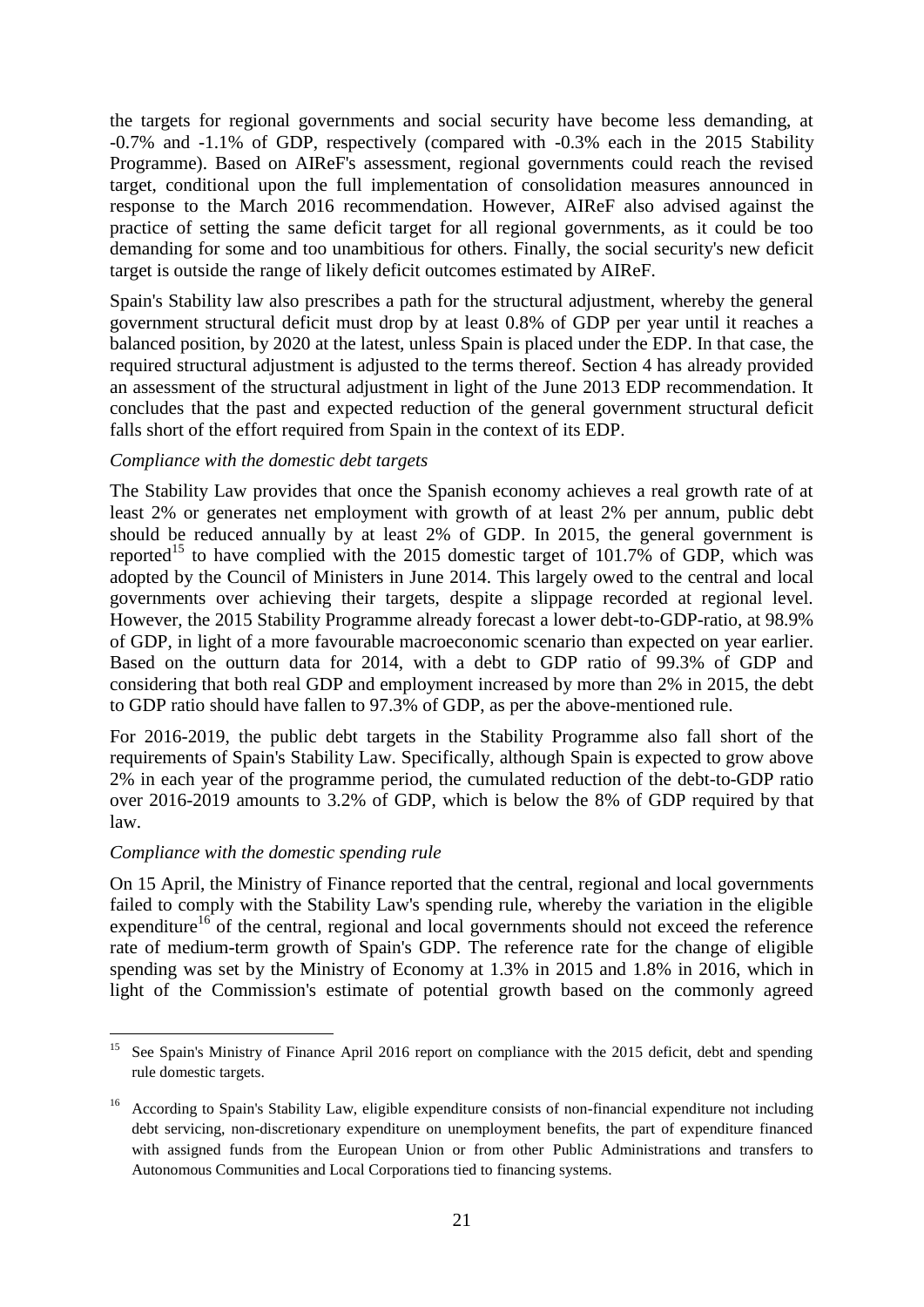methodology appears high. Moreover, as also noted by AIReF, the Stability Programme does not include sufficient information to allow an assessment of compliance with the domestic expenditure rule over 2016-2019.

To sum up, based on the assessment provided by national institutions and information provided in the Stability Programme, the past and expected fiscal performance in Spain appears to comply only partially with the requirements of the applicable national numerical fiscal rules.

#### *The Stability Programme as national medium-term fiscal plan*

The 2016 Stability Programme is considered as Spain's national medium-term fiscal plan in the sense of Two-Pack, although it does not explicitly include such an indication (unlike in the 2014 Stability Programme). Neither the Stability Programme nor the National Reform Programme indicate the expected economic returns on non-defence public investment projects that have a significant budgetary impact, as required by Article 4.1 of Regulation (EU) No 473/2013.

#### <span id="page-21-0"></span>**7. CONCLUSIONS**

In 2015, Spain achieved a headline deficit of 5.1% of GDP, exceeding the target under the EDP by 0.9% of GDP. Moreover, the required fiscal effort has not been delivered either on the basis of all metrics. The government debt-to-GDP ratio stabilised at just above 99%.

The 2016 Stability Programme envisages Spain to correct its excessive deficit by 2017, i.e. one year later than the deadline set by the Council in the lastest EDP recommendation. Based on a macroeconomic scenario that appears plausible in 2016 and 2017 and somewhat favourable thereafter, the planned reduction of the deficit over the programme period relies to a large extent on the continued recovery. In addition, the programme assumes full implementation of the planned but yet-to-be specified measures to rein in public spending at central and regional level, which are expected to be of a permanent nature. Given the political situation in which it was prepared, with only a caretaker government and pending elections, the programme does not contain any further new fiscal consolidation measures affecting 2017 or later years.

The planned improvement in the structural balance in 2016 falls short of the effort required by the Council in the latest EDP recommendation, on the basis of both the unadjusted and the ajdusted changes in the structural balance. Based on bottom-up method, the effort is also below the requirement in 2016. The same conclusion could be drawn on the basis of the Commission 2016 spring forecast.

At 3.9% of GDP in 2016 and 3.1% of GDP in 2017, the headline deficit in the Commission 2016 spring forecast is slightly higher than the targets set in the programme. After peaking at slightly above 100% of GDP in 2016, the debt ratio is projected to decline to 99.6% of GDP in 2017. The structural deficit is projected to slightly increase in both years. Risks to the deficit targets in the programme largely stem from uncertainties surrounding the implementation of the savings from the March/April 2016 measures.

Finally, while in line with its duty to monitor the implementation of the excessive deficit procedure under Article 126 of the Treaty, the Commission will come back to the situation of of Spain in early July, based on the programme, the intermediate targets for 2016 that are set out in the 18 May 2016 Commission fiscal CSR appear within reach. By contrast, the deficit projection in the Commission 2016 spring forecast and the resulting deterioration of the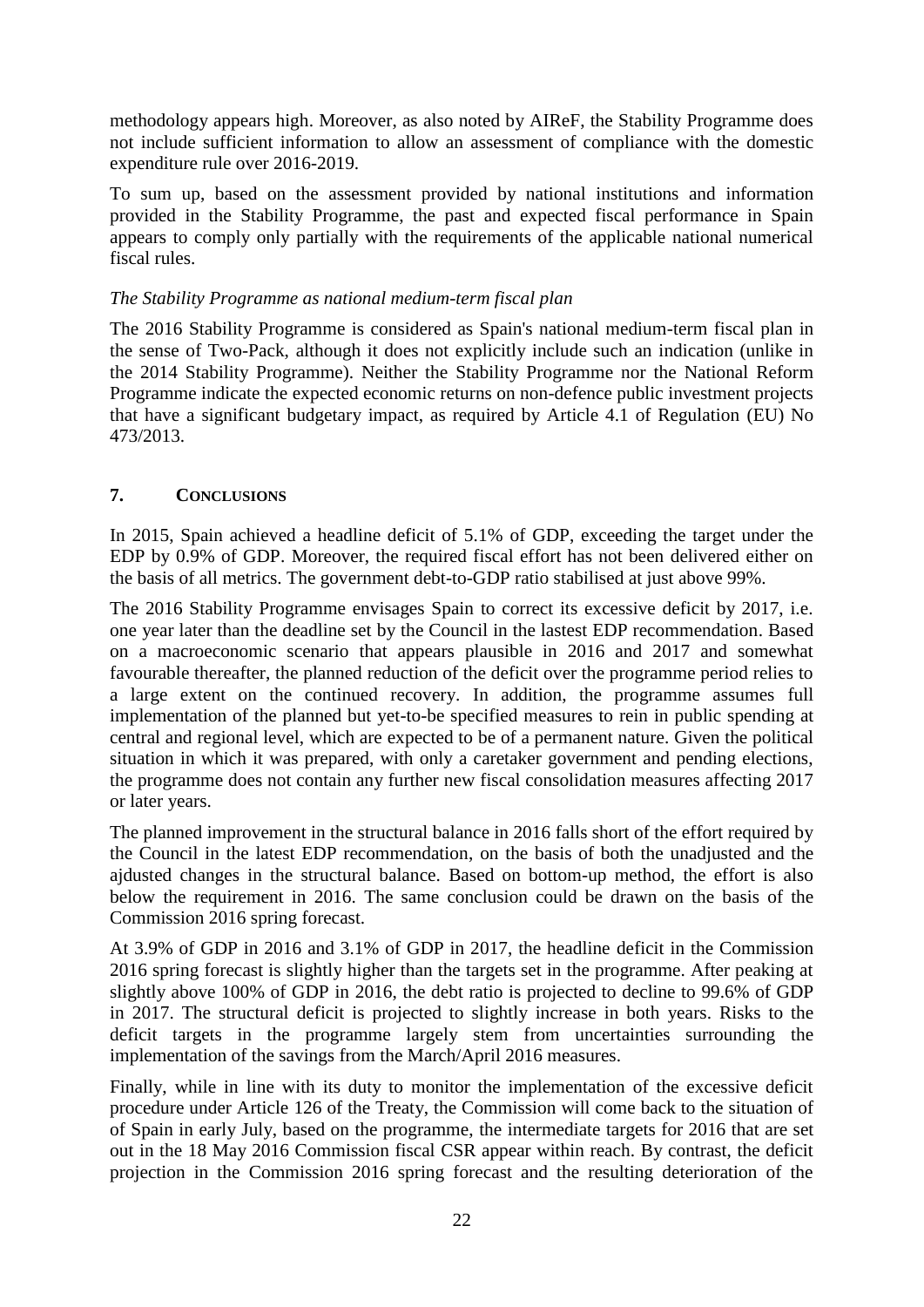structural balance imply that further measures will need to be taken in 2016 to achieve the targets in the Commission fiscal CSR. For 2017, both the programme and the Commission forecast point to the need for additional measures, with the gap vis-à-vis the targets in the Commission fiscal CSR being larger according to the Commission forecast.